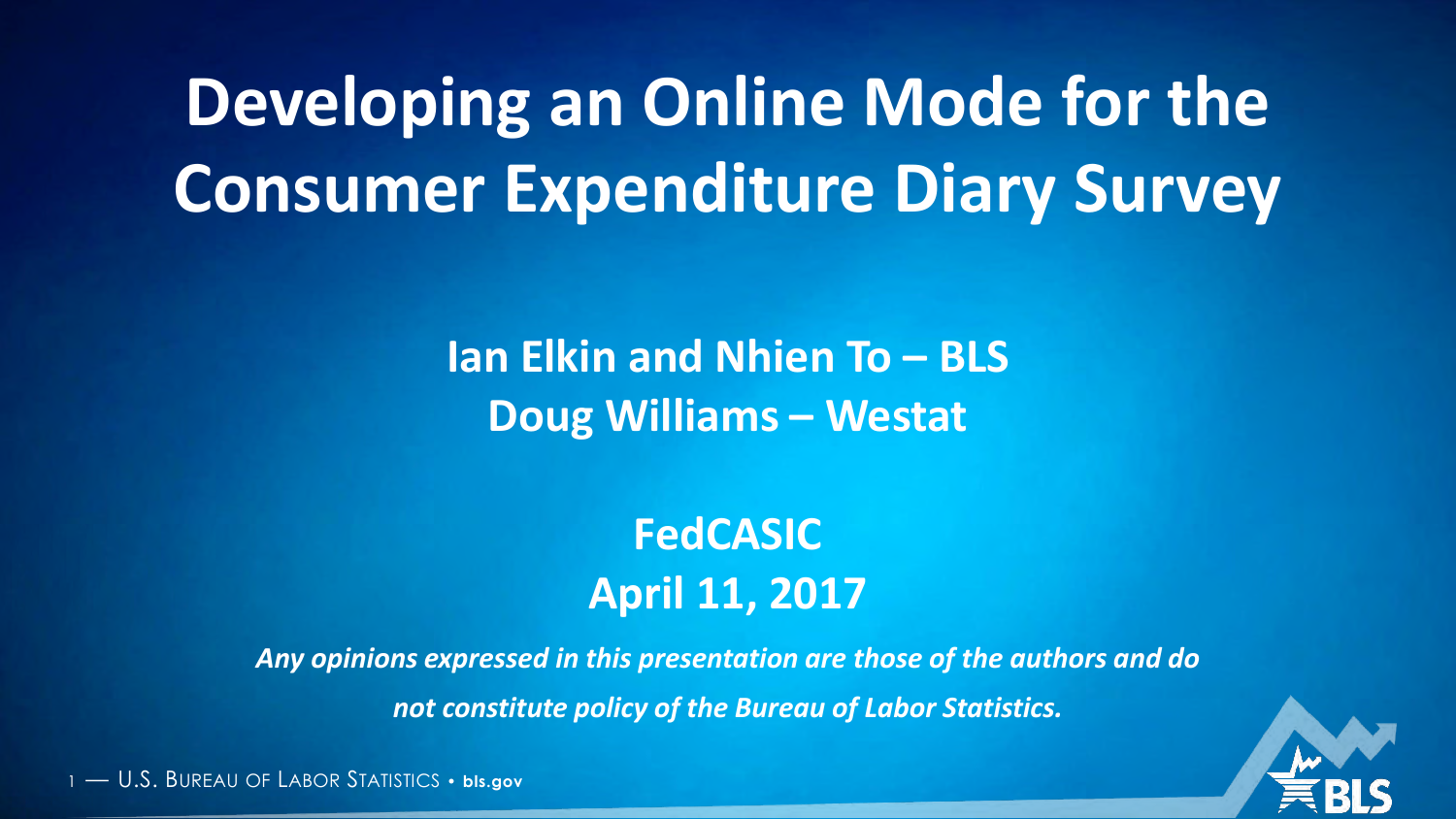## **I. Current Diary Design and Online Diary Objectives**



2 - U.S. BUREAU OF LABOR STATISTICS . bls.gov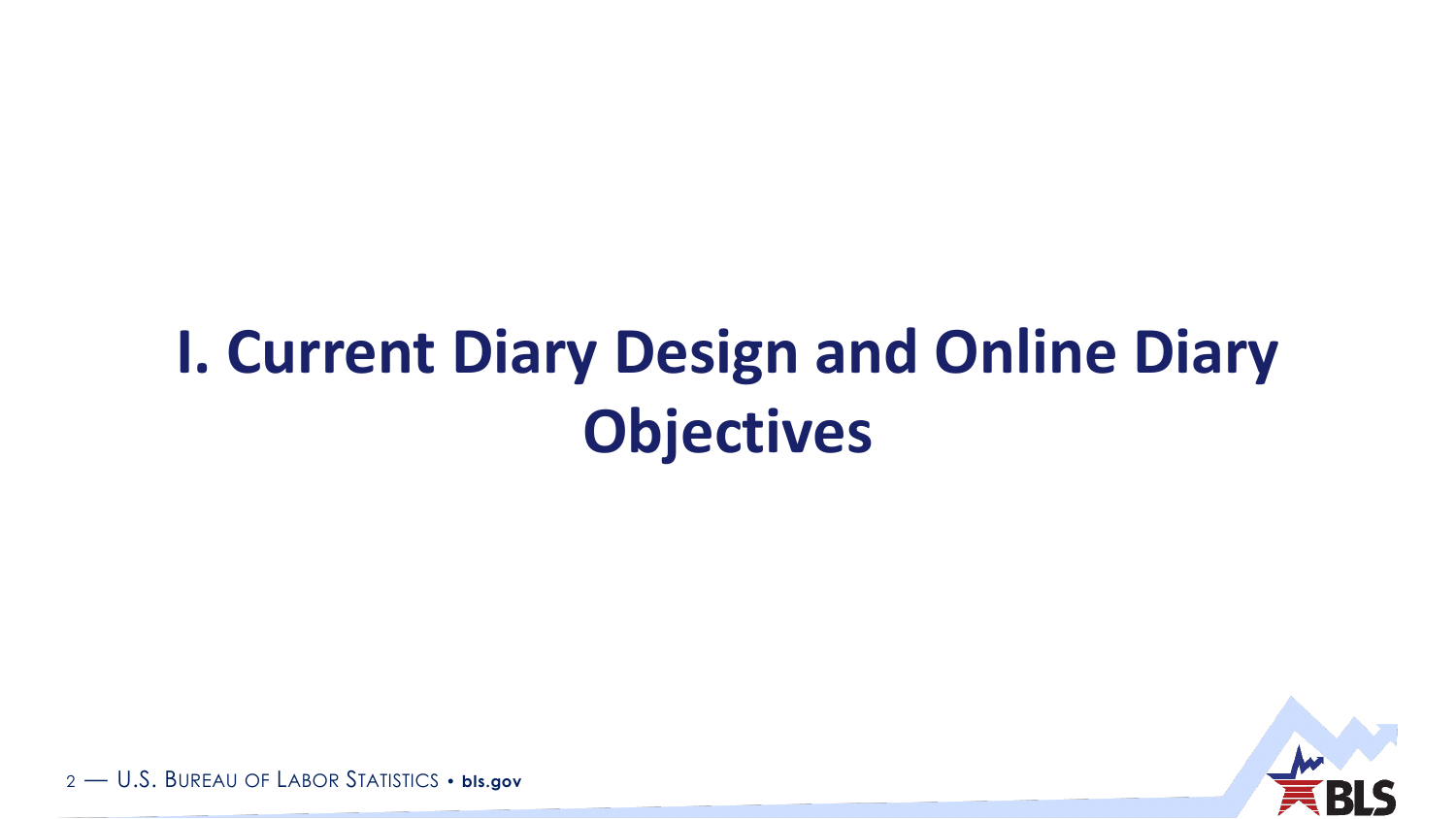## **Consumer Expenditure Diary Overview**

- The Consumer Expenditure Diary (CED) currently uses a singular paper diary to collect household expenditures for a week (x2)
- Interviewers place the diary in-person and conduct one more visit
- The CED gathers more detailed expenditures than the Consumer Expenditure Interview Survey
- The Diary is divided into four sections:
	- ▶ Food and Drink Away From Home
	- ▶ Food and Drink for Home Consumption
	- ▶ Clothing, Shoes, Jewelry and Accessories
	- ▶ All Other Products, Services and Expenses

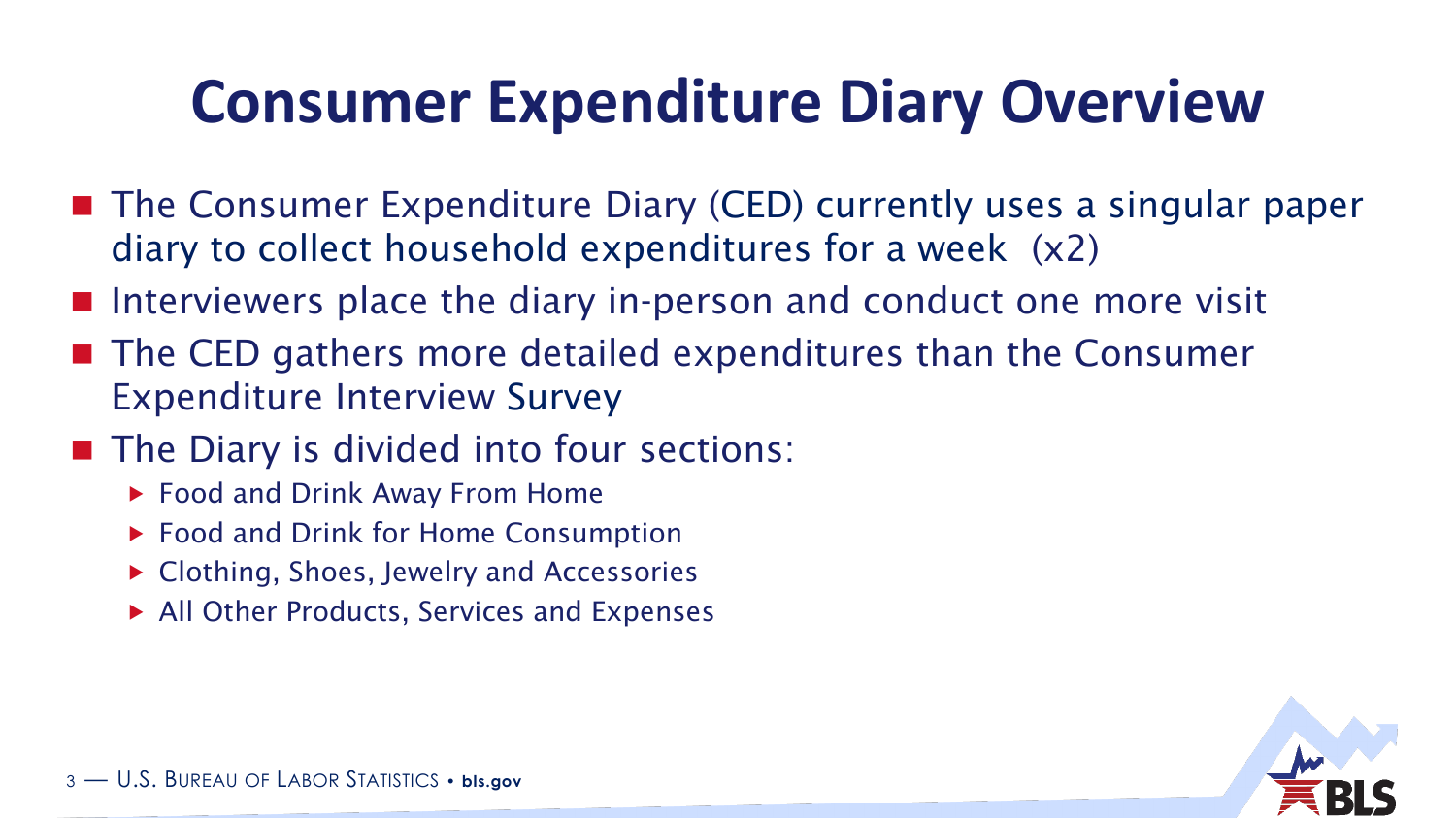## **Consumer Expenditure Diary Overview**





4 - U.S. BUREAU OF LABOR STATISTICS • bls.gov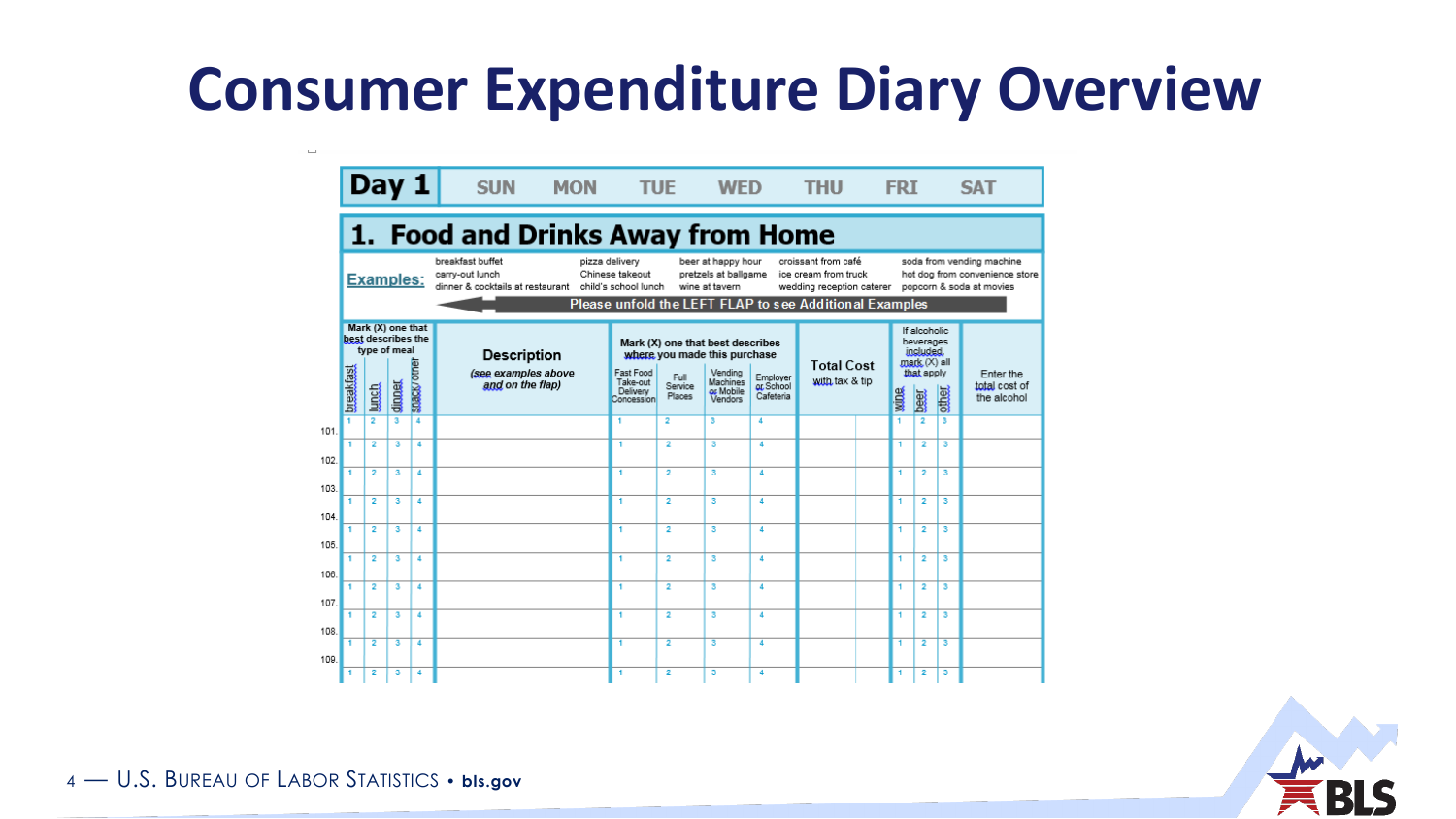# **Gemini Redesign Initiative – Proposed Diary Design**

- One-week online diary with paper diary backup
- Single portal access
- Personal diary for all household members 15 years old and older
- Respondent to use their device functionality to capture data (such as photos or voice messages), which will create a record in the diary for later completion

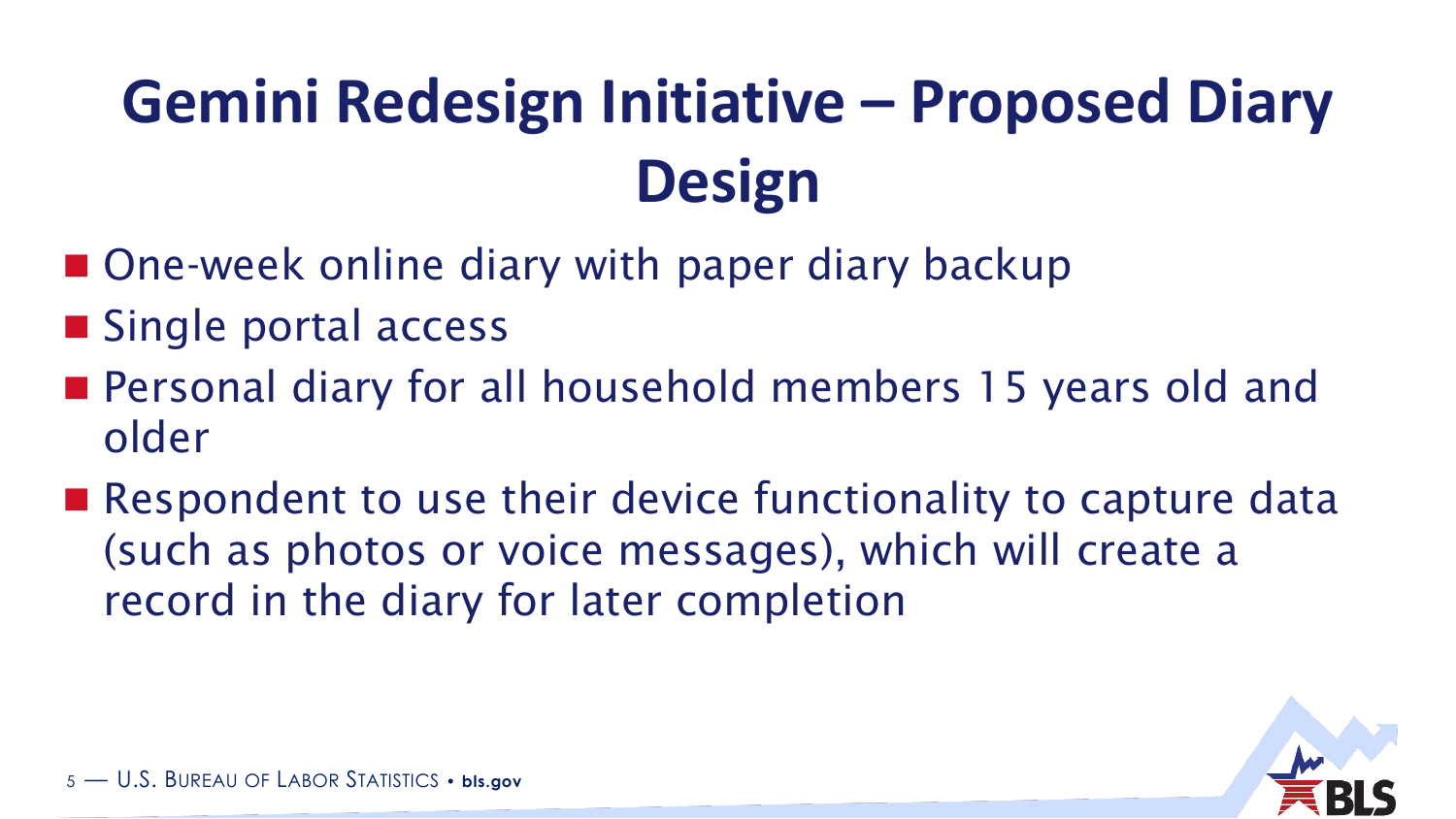## **Online Diary Objectives**

- **Improve on each past diary design and refine options as part of** the Gemini Redesign Initiative
- **Present respondents with options for contemporaneous data entry**
- **Improve unit and item response rates through increased options** and a reduction in proxy reporting
- **Lower costs compared to a paper-only option due to reduced or** eliminated printing, scanning, and data entry expenses
- Reduce measurement error due to proxy reporting through ease of access afforded by both individual and online diaries

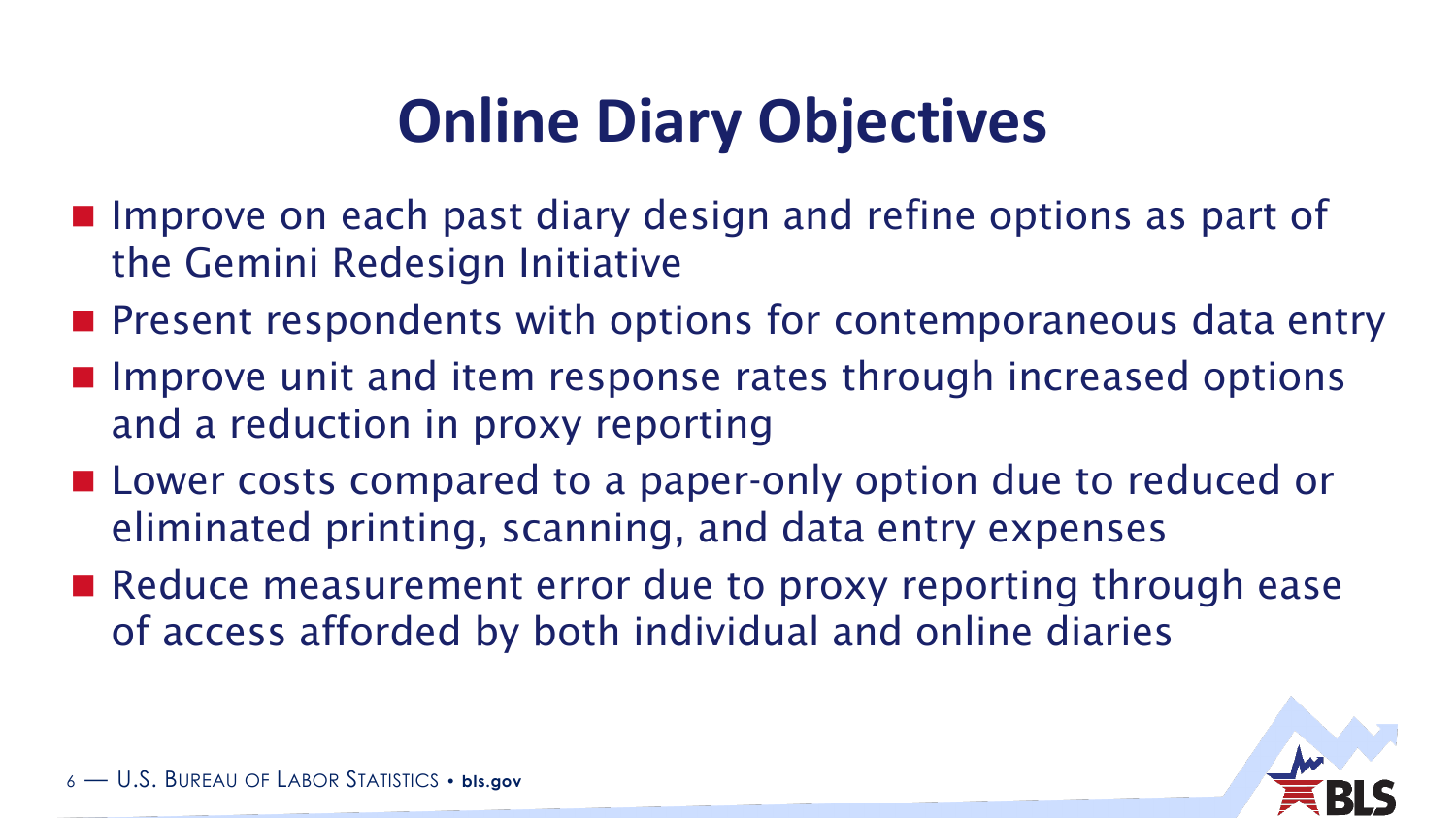#### **II. Past Design and Testing Efforts**



7 - U.S. BUREAU OF LABOR STATISTICS . bls.gov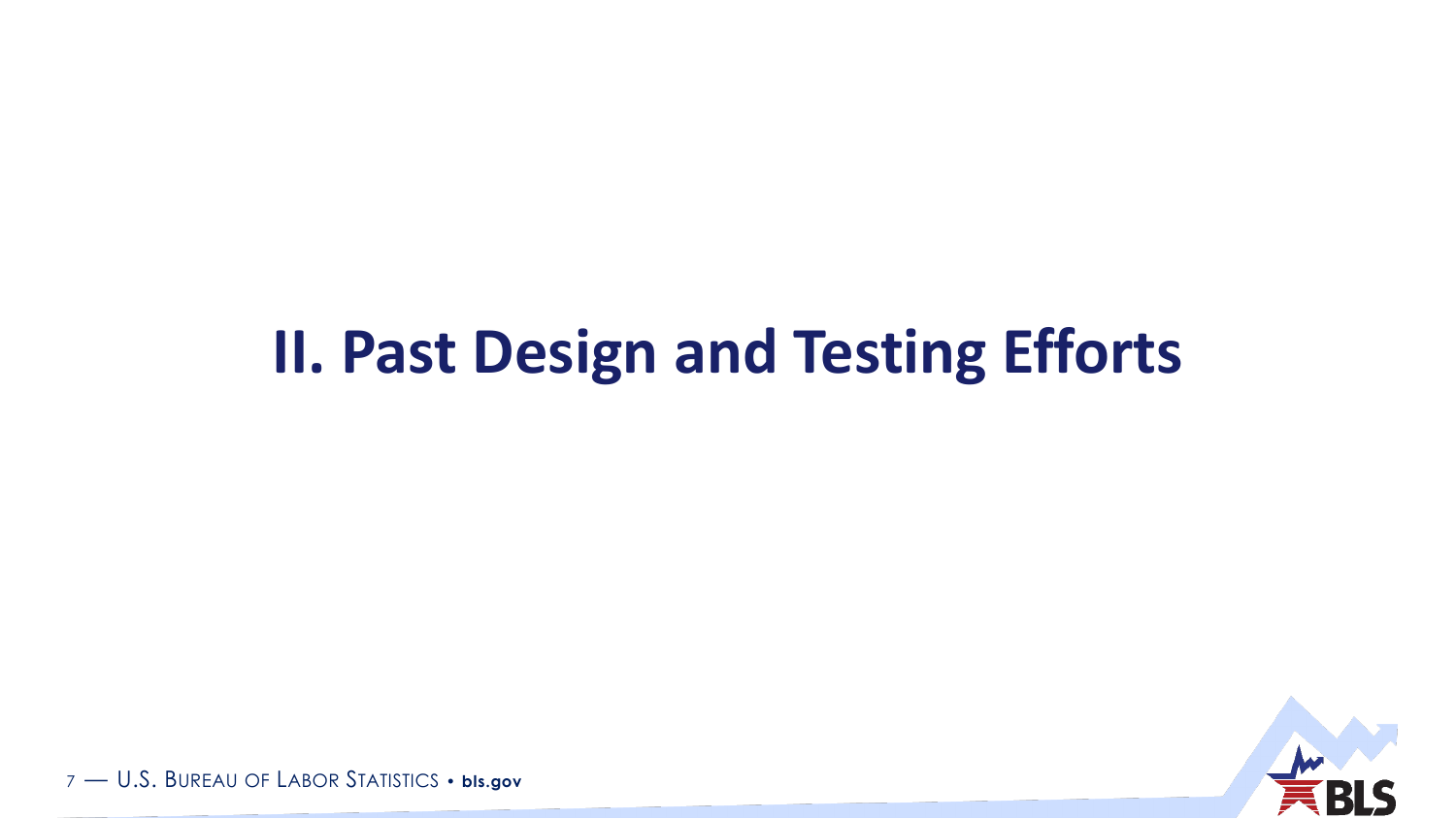## **Previous CE Diary Tests and Projects**

- Web Diary Feasibility Test
- $\blacksquare$  Individual Diaries Feasibility Test
- **Proof of Concept Test Diary Portion**
- **Electronic Diary Desktop Design Improvements** Project

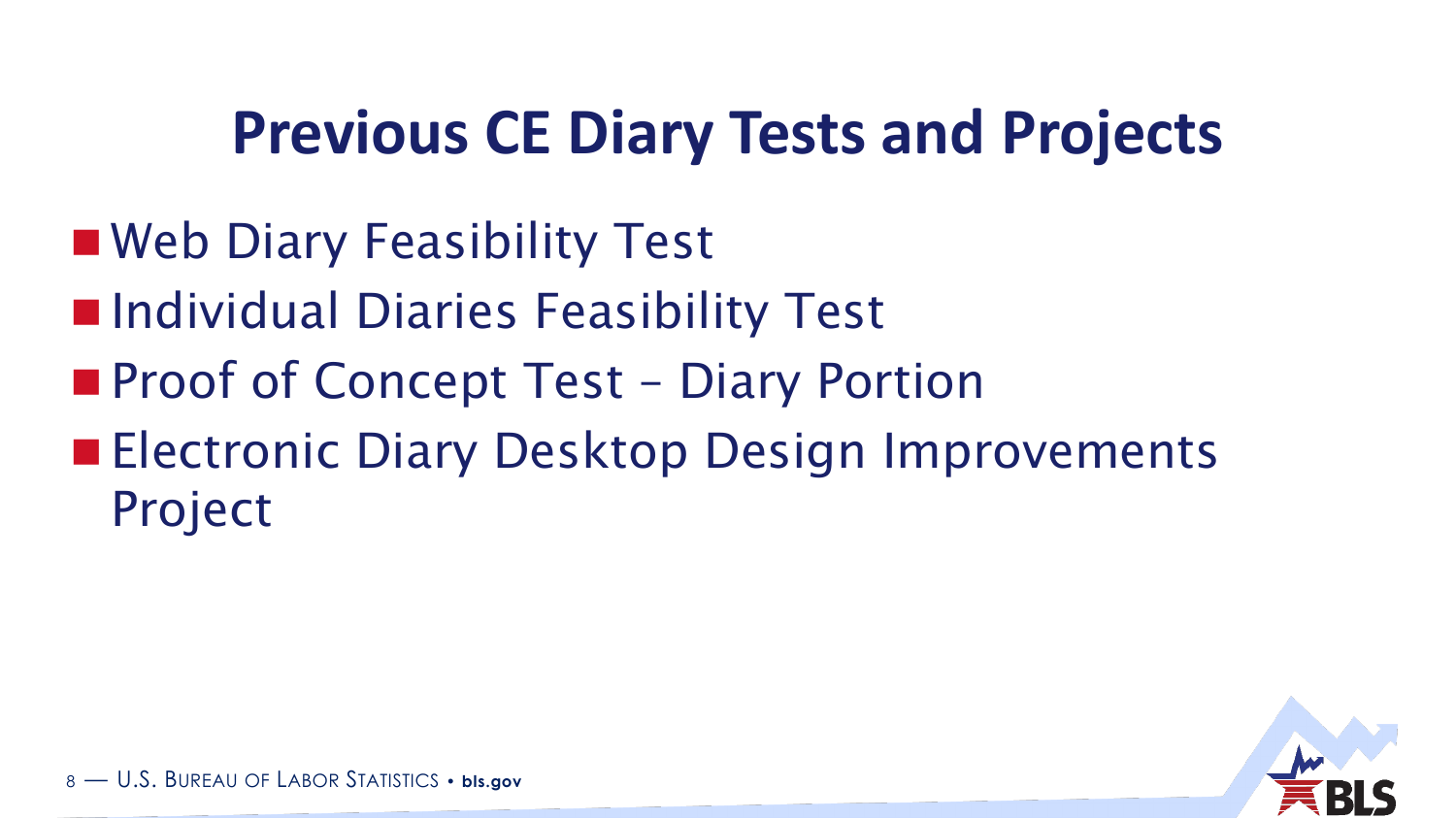## **Web Diary Feasibility Test Overview**

- Designed to simulate entry methods used by respondents in CED paper diary
- Formatted for desktops and laptops
- Household-level diary
- New materials -
	- ▶ Interviewer Talking Points
	- ▶ User Guide
- 1,300 starting sample collected January-March of 2013 with 456 total completed diaries

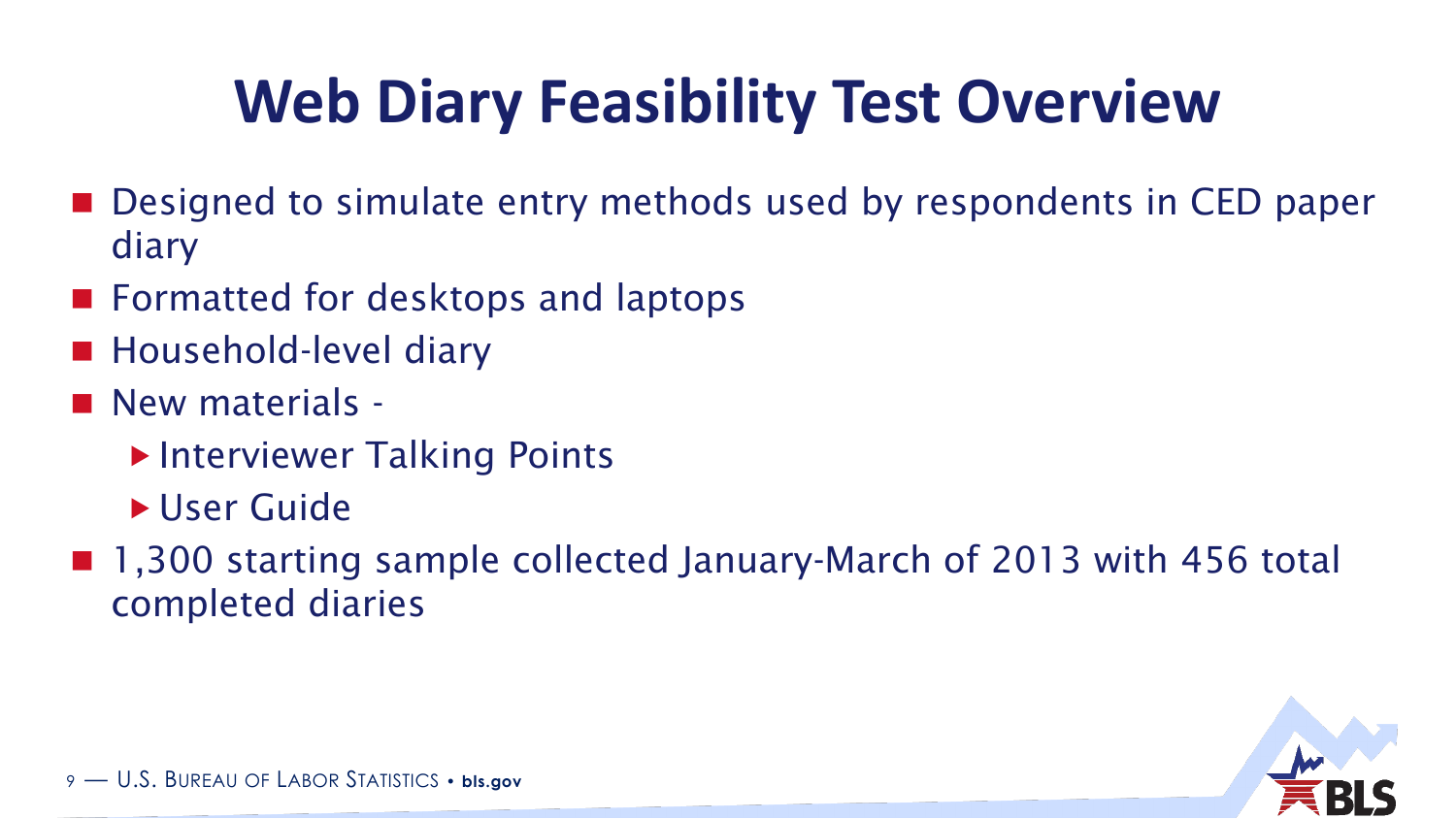## **Web Diary Feasibility Test Diary**

| <b>Meal Type</b>   |                          | <b>Description</b>   | <b>Where Purchased</b>                                 | <b>Total Cost</b><br>with tax and tip |                         |                 | <b>Alcohol Included?</b><br>(Check all that apply)<br>Wine Beer Other | <b>Total Alcohol</b><br>Cost | <b>Date Purchased Clear</b> |   |
|--------------------|--------------------------|----------------------|--------------------------------------------------------|---------------------------------------|-------------------------|-----------------|-----------------------------------------------------------------------|------------------------------|-----------------------------|---|
| Breakfast          | $\overline{\phantom{a}}$ | bagel, juice         | Employer or School Ce *                                | \$2.79                                | г.                      | E               | Æ                                                                     |                              | $03-14-2011 =$              | Θ |
| Lunch              | $\overline{\phantom{a}}$ | pizza                | Fast Food, Take-out C =                                | \$5.57                                | $\Box$                  | $\Box$          | ┍                                                                     |                              | $03-14-2011$ $\star$        | 8 |
| Snack/Other -      |                          | coffee               | Fast Food, Take-out C =                                | \$1.35                                |                         | <b>DEE</b>      |                                                                       |                              | $03-14-2011$ -              | Θ |
| Lunch              | $\overline{\phantom{a}}$ | sandwich, soda       | Employer or School Ce -                                | \$5.15                                | $\Box$                  | <b>FF</b>       |                                                                       |                              | $03-14-2011$ $\rightarrow$  | B |
| Dinner             | $\overline{\phantom{a}}$ | chips                | Vending Machines or N =                                | \$.70                                 | $\Box$                  | E               | <b>Г</b>                                                              |                              | $03-15-2011$ -              | 8 |
| Lunch              | $\overline{\mathbf{r}}$  |                      | elem. school lunch - mot Employer or School Ce +       | \$45.00                               | $\Gamma$                | F.              | ┍                                                                     |                              | $03 - 15 - 2011 =$          | Θ |
| Snack/Other - soda |                          |                      | Vending Machines or N =                                | \$.65                                 | $\Box$                  | E               | <b>F</b>                                                              |                              | $03 - 21 - 2011$ $\star$    | Θ |
| Dinner             | $\left  \cdot \right $   | buffet               | Full Service Places                                    | \$62.23                               | $\overline{\mathbf{v}}$ | л               | $\sqrt{2}$                                                            | \$12.00                      | $03 - 23 - 2011$ -          | Θ |
| Snack/Other -      |                          | drinks from cash bar | <b>Full Service Places</b><br>$\overline{\phantom{a}}$ | \$15.00                               | г                       | $\triangledown$ | ⊽                                                                     | \$15.00                      | $03 - 23 - 2011$ $\star$    | Θ |
| <b>Dinner</b>      | $\overline{\phantom{a}}$ |                      | caterer-Family Reunion   Fast Food, Take-out C =       | \$350.00                              | г                       | г               | F                                                                     | \$95.00                      | $03 - 24 - 2011$ $\sim$     | 0 |



10 - U.S. BUREAU OF LABOR STATISTICS . bls.gov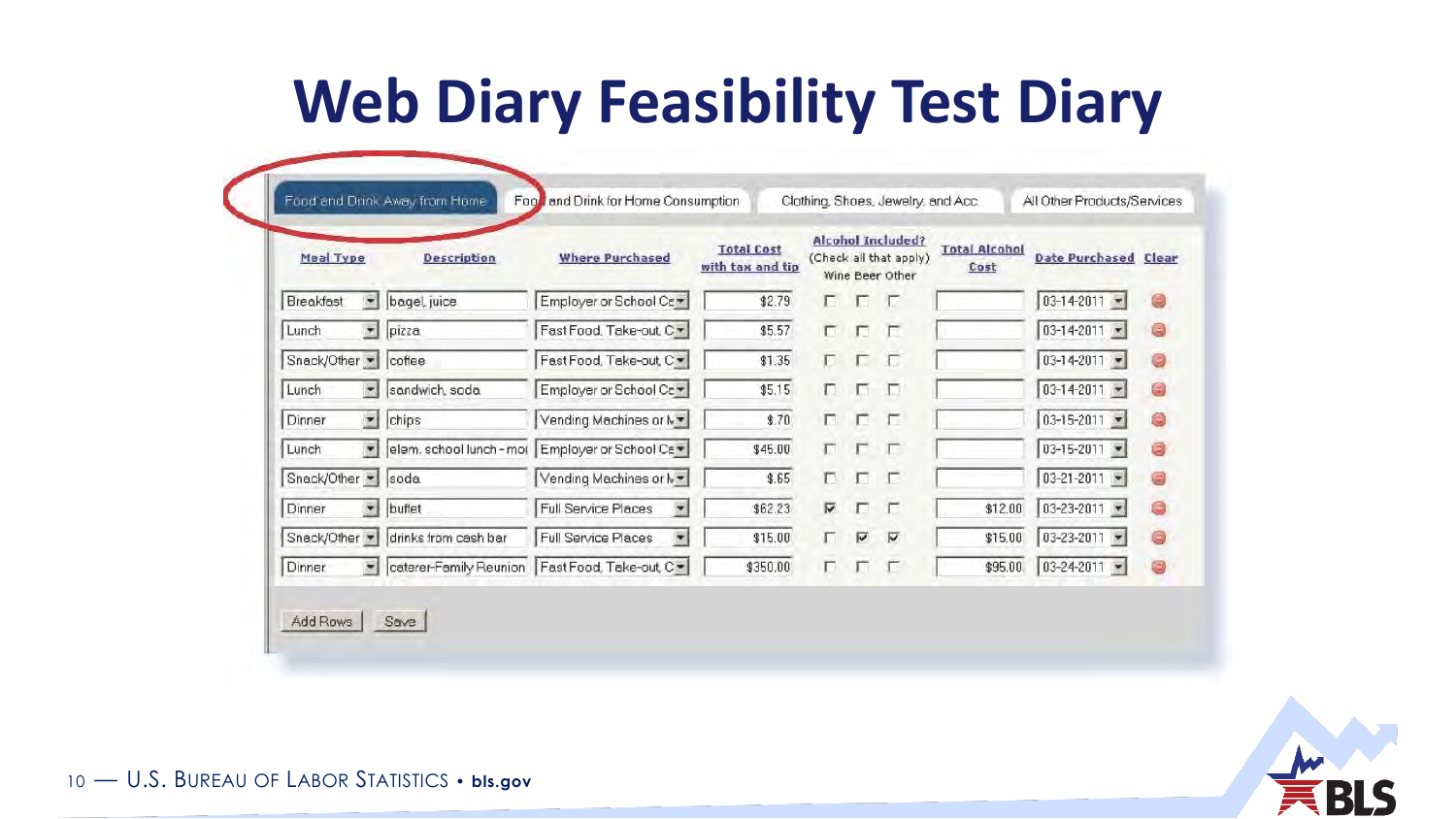## **Individual Diaries Feasibility Test Overview**

- Two instruments formatted for mobile devices and desktops/laptops
- **Person-level diary design**
- Targeted sampling on area mobile usage, internet penetration, multi-person households, and English-speaking households
- **Assignment Protocol** 
	- ▶ If a household is eligible, household members were offered modes sequentially
	- Mobile mode first and, if they did not have a Smartphone, then
	- ▶ Desktop mode, including tablet
- 1,200 starting sample collected August-December of 2014 with 241 HHs completing at least one week

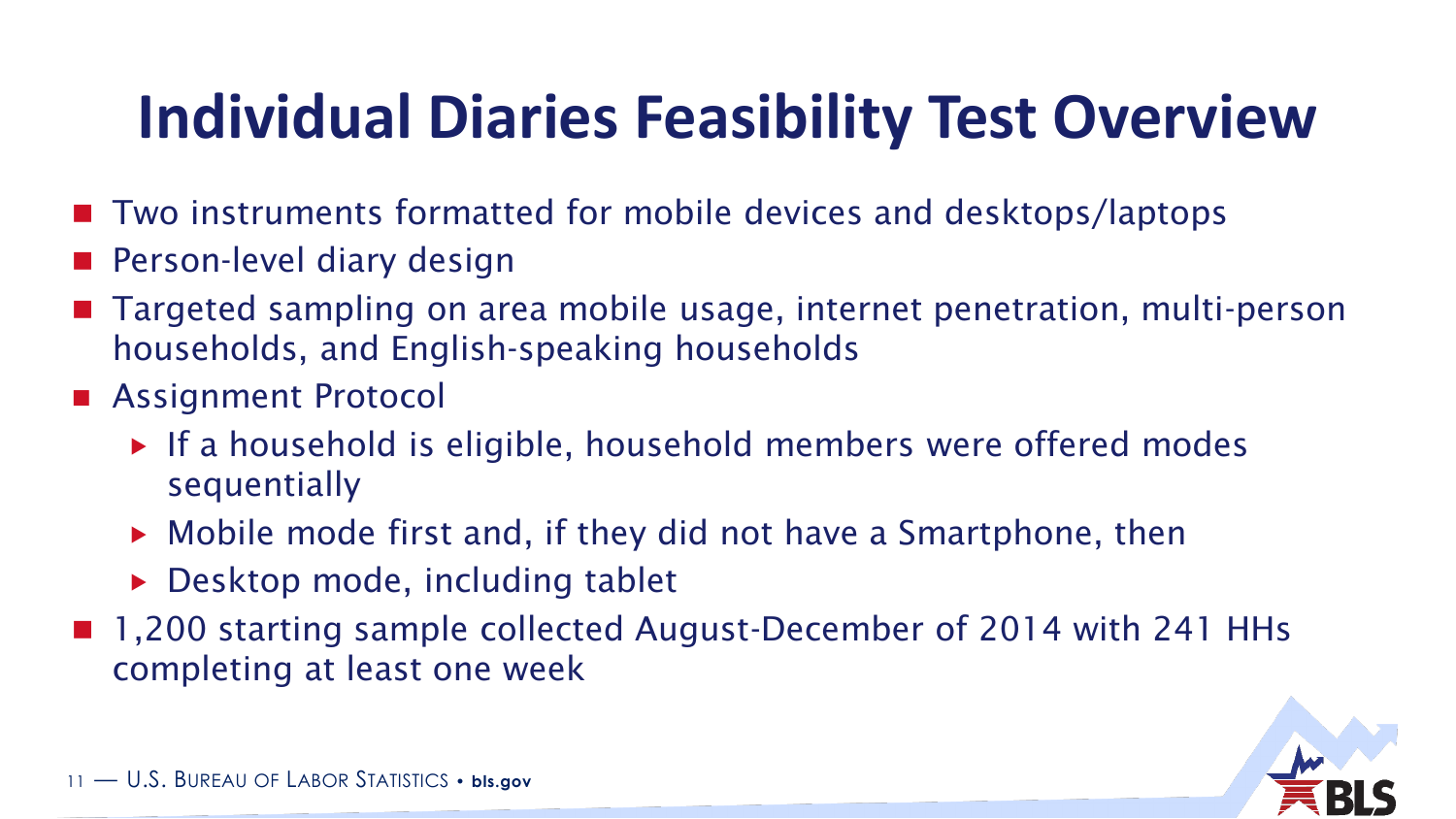## **Individual Diaries Feasibility Test Diaries**

|               | <b>A Enter Date</b>                   |                   |             |      |
|---------------|---------------------------------------|-------------------|-------------|------|
|               | respond.census.gov/ce C Search        |                   |             |      |
| Logout        |                                       | <b>CE Diary</b>   | Ħ           | Info |
| July 15, 2014 |                                       |                   |             |      |
|               | <b>Enter Description</b>              |                   |             |      |
| \$0.00        |                                       |                   |             |      |
|               | Recorded for another household member |                   |             |      |
|               | Food and Drink Away from Home         |                   |             |      |
|               | <b>Breakfast</b>                      |                   | Lunch       |      |
|               | Dinner                                |                   | Snack/Other |      |
|               | Select Type of Vendor                 |                   |             |      |
|               |                                       | Alcohol Included? |             |      |
|               | Wine                                  | Other<br>Beer     |             |      |
|               |                                       | Cost of Alcohol:  |             |      |
|               |                                       |                   |             |      |

**Census CONSUMER EXPENDITURE DIARY SURVEY About the Survey Help User Guide Change Password** Submit **Logout** Food and Drink Away from Home Food and Drink for Home Consumption Clothing, Shoes, Jewelry, and Acc. All Other Products/Services **Alcohol Included? Recorded Total Alcohol Total Cost** (Check all that apply) **Date Purchased for another Meal Type Description Where Purchased** Clear with tax and tip Cost household Wine Beer Other member Breakfast v sandwich & coffee \$5.98 Employer or School C 000  $07-15-2014$   $\vee$ ×  $\Box$ Snack/Othe v soda Vending Machines or  $\vert \mathbf{v} \vert$  $$1.25$  $\Box$   $\Box$   $\Box$  $07-15-2014$ ×  $\Box$  $\vee$  sandwich & chips Lunch Fast Food, Take-out, (v)  $07-15-2014$   $\vee$  $\Box$ × \$7.95  $\Box$   $\Box$   $\Box$   $\Box$  $\sqrt{\phantom{a}}$  Steak dinner **Full Service Places**  $\Box$ Dinner  $\vert \mathbf{v} \vert$ \$55.00 2 □ □ \$15.00  $07-15-2014$ ×  $\overline{\mathbf{v}}$ Select One Select One Select One v □ ×  $\Box$   $\Box$   $\Box$  $\vert \vee \vert$ Select One V Select One V Select One  $\Box$   $\Box$   $\Box$  $\Box$ ×  $\overline{\mathbf{v}}$ Select One V Select One v Select One **000** □ ×  $\vert$   $\vert$ Select One v Select One Select One v □ × 000  $\overline{\mathbf{v}}$ Select One □ Select One V Select One ×  $\Box$   $\Box$  $\Box$ Select One v Select One  $\overline{\mathbf{v}}$ Select One  $\Box$  $\mathbf x$  $\Box$   $\Box$   $\Box$ Save Add Rows **Burden Statement Accessibility** Privacy **Security** 

12 — U.S. BUREAU OF LABOR STATISTICS • **bls.gov**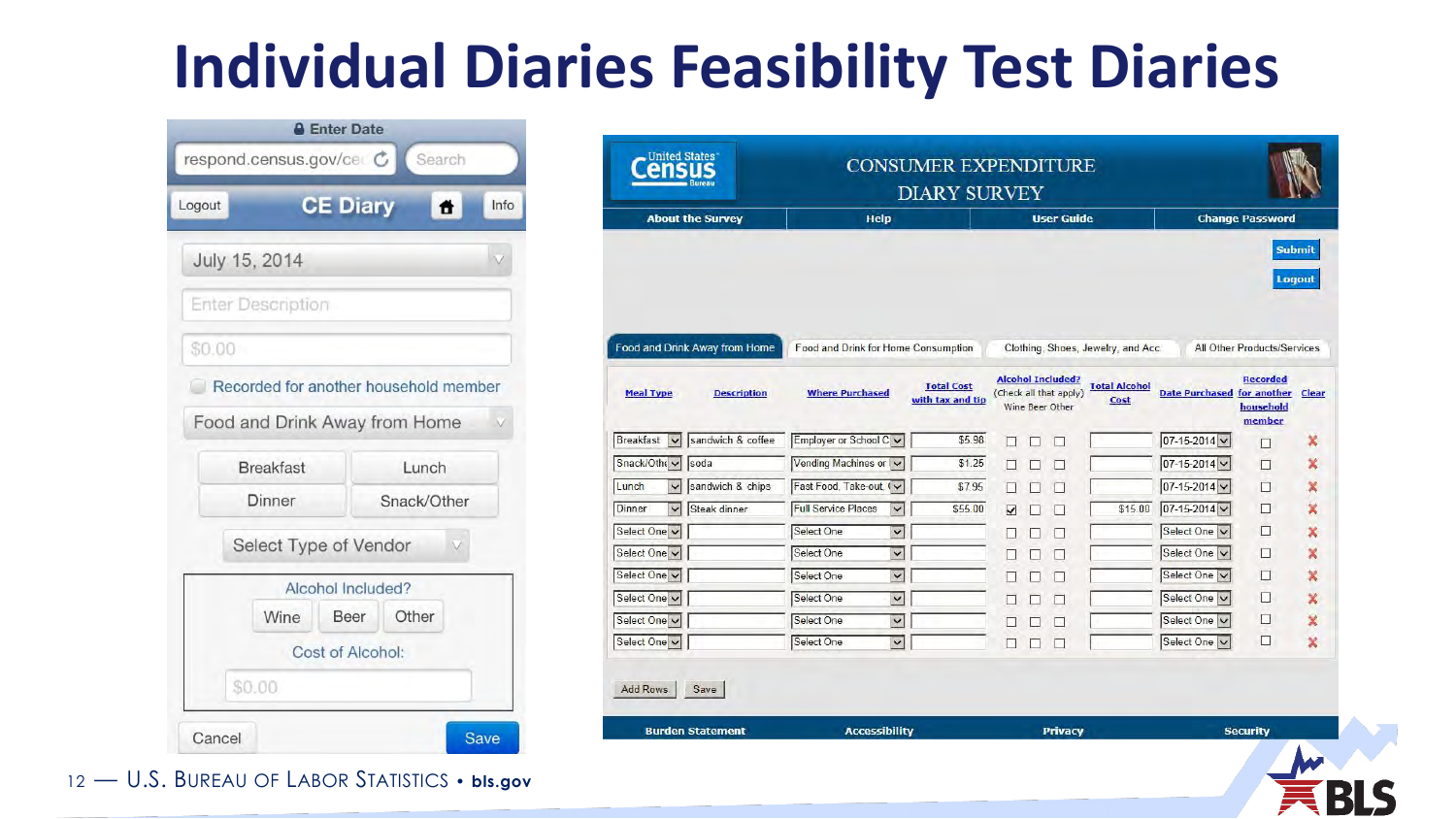## **Proof of Concept Test Overview**

- Respondents who were eligible for and selected an online diary were given a single account username and password, and were not restricted to a single online mode (mobile or PC), but instead encouraged to move between the online versions depending on their situation or reporting needs
- During the diary-keeping week, paradata was collected on the logins and entries for the electronic diaries. This information was available to the team during the test to identify and address potential issues
- **Person-level diary design**
- **Incentives offered**
- 1,200 starting sample collected July to October of 2015 with 520 HHs completing all phases of the test

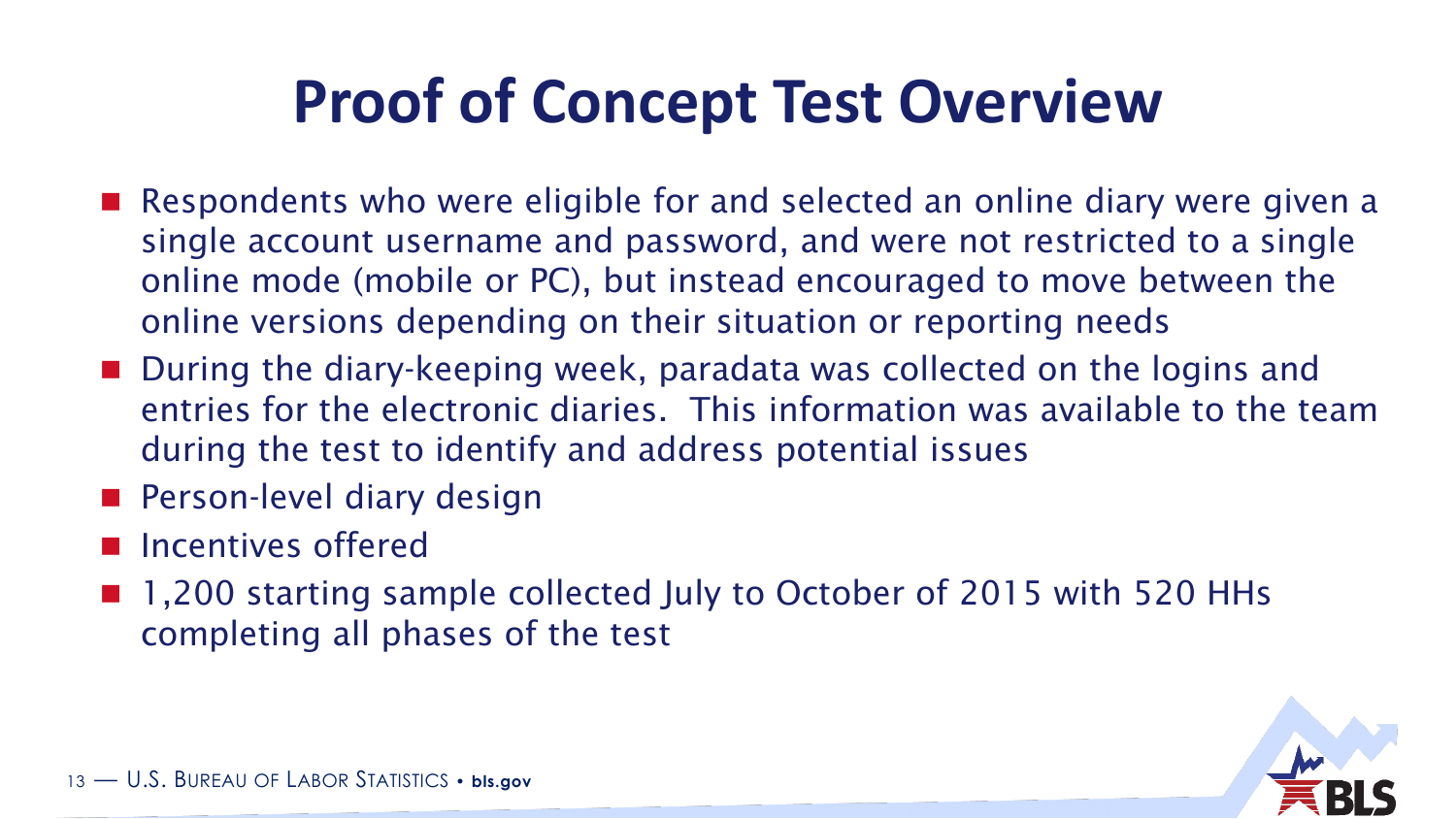## **Proof of Concept Test Diary**

| February 24, 2015                                         |                 |  |
|-----------------------------------------------------------|-----------------|--|
| Dinner at Restaurant                                      |                 |  |
|                                                           |                 |  |
| \$87.60                                                   |                 |  |
| Food and Drink Away from Hom                              |                 |  |
| <b>Breakfast</b>                                          | Lunch           |  |
| <b>Dinner</b>                                             | Snack/Other     |  |
| Alcohol Included? (Select all that                        |                 |  |
| apply)<br>Wine<br>Beer<br>None<br><b>Cost of Alcohol:</b> | Other<br>\$9.00 |  |

| Information               |                       | <b>User Guide</b>                                                                                         | <b>User Settings</b>                      | Logout               |
|---------------------------|-----------------------|-----------------------------------------------------------------------------------------------------------|-------------------------------------------|----------------------|
|                           |                       | <b>Enter Your Expense Below</b>                                                                           |                                           |                      |
| Date<br>February 24, 2015 | Description<br>Coffee | Cost<br>\$3.00                                                                                            | Category<br>Food and Drink Away from Home | $\blacktriangledown$ |
| Select One<br>Meal Type:  |                       | Alcohol Included? (Select all that apply)<br>$\square$ None $\square$ wine $\square$ Beer $\square$ Other | \$0.00<br><b>Cost of Alcohol:</b>         |                      |
|                           |                       | Clear                                                                                                     | <b>Save</b>                               |                      |
|                           |                       | <b>Summary of Expenses</b>                                                                                |                                           |                      |

14 - U.S. BUREAU OF LABOR STATISTICS • bls.gov

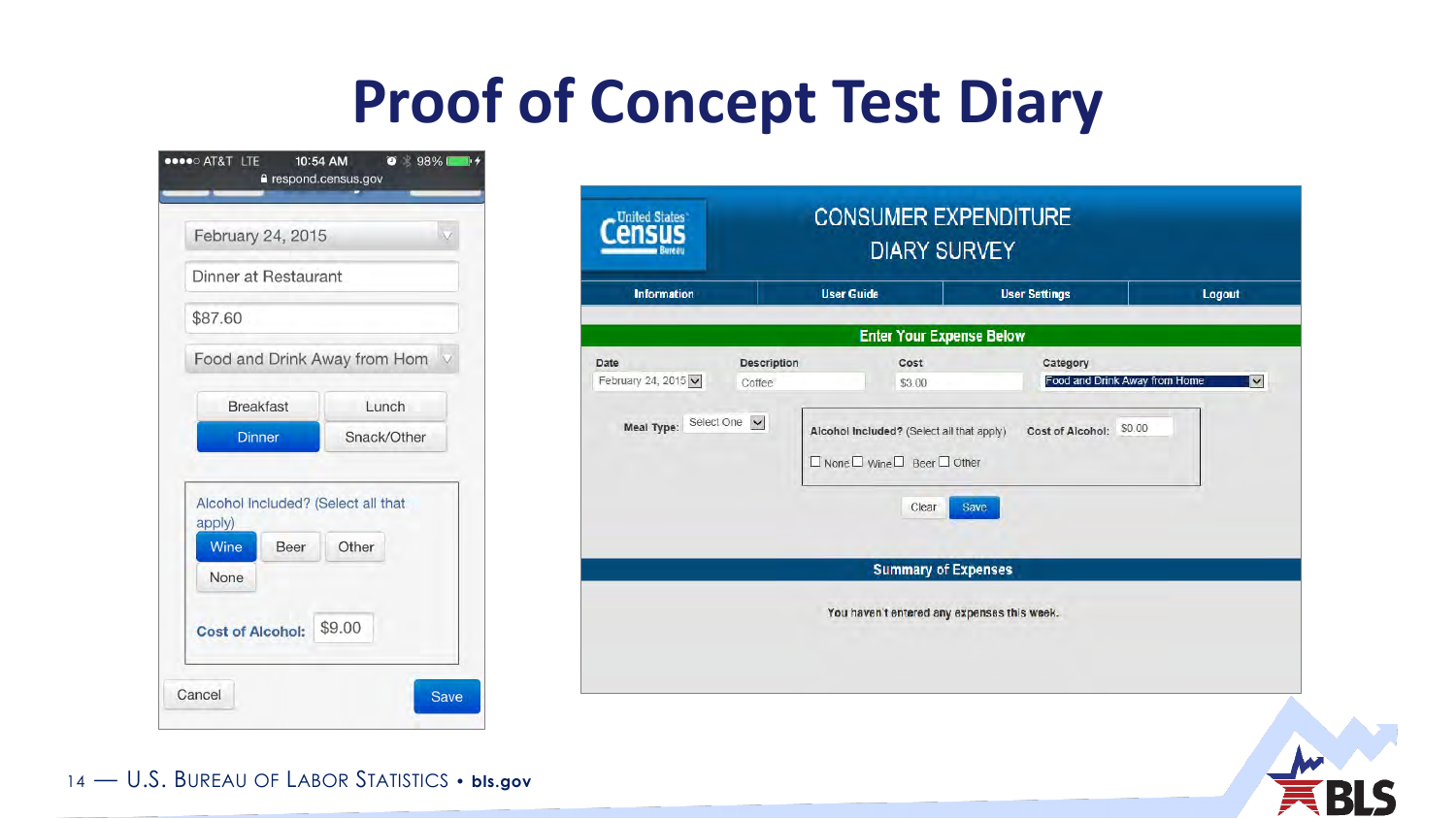## **Electronic Diary Desktop Design Improvements Project Overview**

- Designed online diaries focused on the desktop/laptop platforms
- Developed two prototypes incorporating design elements that utilize the increased screen space of desktops/laptops (relative to mobile devices)
	- Expanded list of categories to improve recall (more expense type cues)
- Prototype 1 focused on presenting all respondent actions and feedback (e.g., entries) on one screen
- **Prototype 2 presented expense entry tasks on progressive screens. This** version included many more visual cues for each expense category type
- $\blacksquare$  The prototypes were laboratory tested with 30 respondents using a withinsubject design

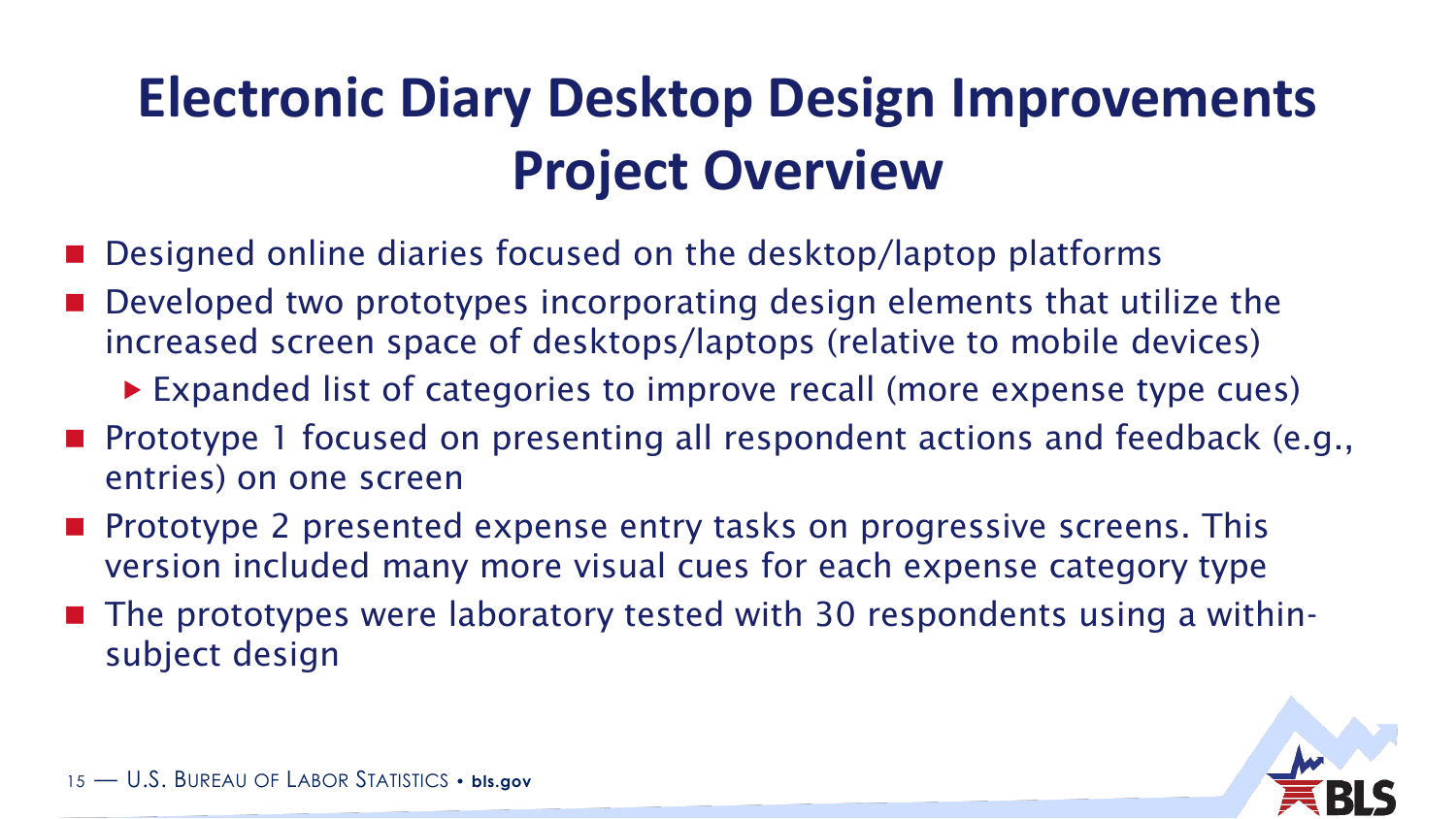## **Electronic Diary Desktop Design Improvements Project Diary Prototypes**

#### **Census Consumer Expenditure Diary Survey Census** Oinformation User Guide Luser Settings O Help G Logout **Expense Type** Expense Detail **Expense Date** Expense Review Consumer Expenditure Diary Survey Select the type of expense you want to enter for April 10, 2016 Enter your expence below Summary of your expenses (0) Date of expense/purchase O Clothing, Shoes, Jewelry, and Accesse Food and Drinks Away From Hor Food and Drinks For Home Consumpt 篇 03/01/2016 Category O Food and Drinks Away from Home  $\vee$ ent and Recreati ome Furnishings and Decorative Item Examples of expense details Describe the meal O **Enter Description** All Other Products, Services, and Expenses **Medical Expenses and Supplies Education Expenses and Supplies** Total cost (Include tax and tips) 0 \$ 0.00 **Census** Consumer Expenditure Diary Survey **O** Information **O** User Guide **O** User Settings (+Lo) What meal was this 0 Breakfast D Lunch C Dinner @ Snack/Other **Expense Date Expense Type Expense Detail Expense Review** What alcoholic beverages were included? 8 Provide detail for this specific expense or purchase on March, 5 2016 lick for examples of expense None Beer Wine Other Add expense details for Food and Drinks Away From Home Save Describe the meal O Cost O What Meal Was This? Select Any Alcohol Included & Beer Wine Other  $C$  Clear \$ 0.00 Enter brief description Selectione  $\sim$ Include tax & tip ◎ Cancel + Add another 图 Saw

#### Prototype 1: Prototype 2:



16 — U.S. BUREAU OF LABOR STATISTICS • **bls.gov**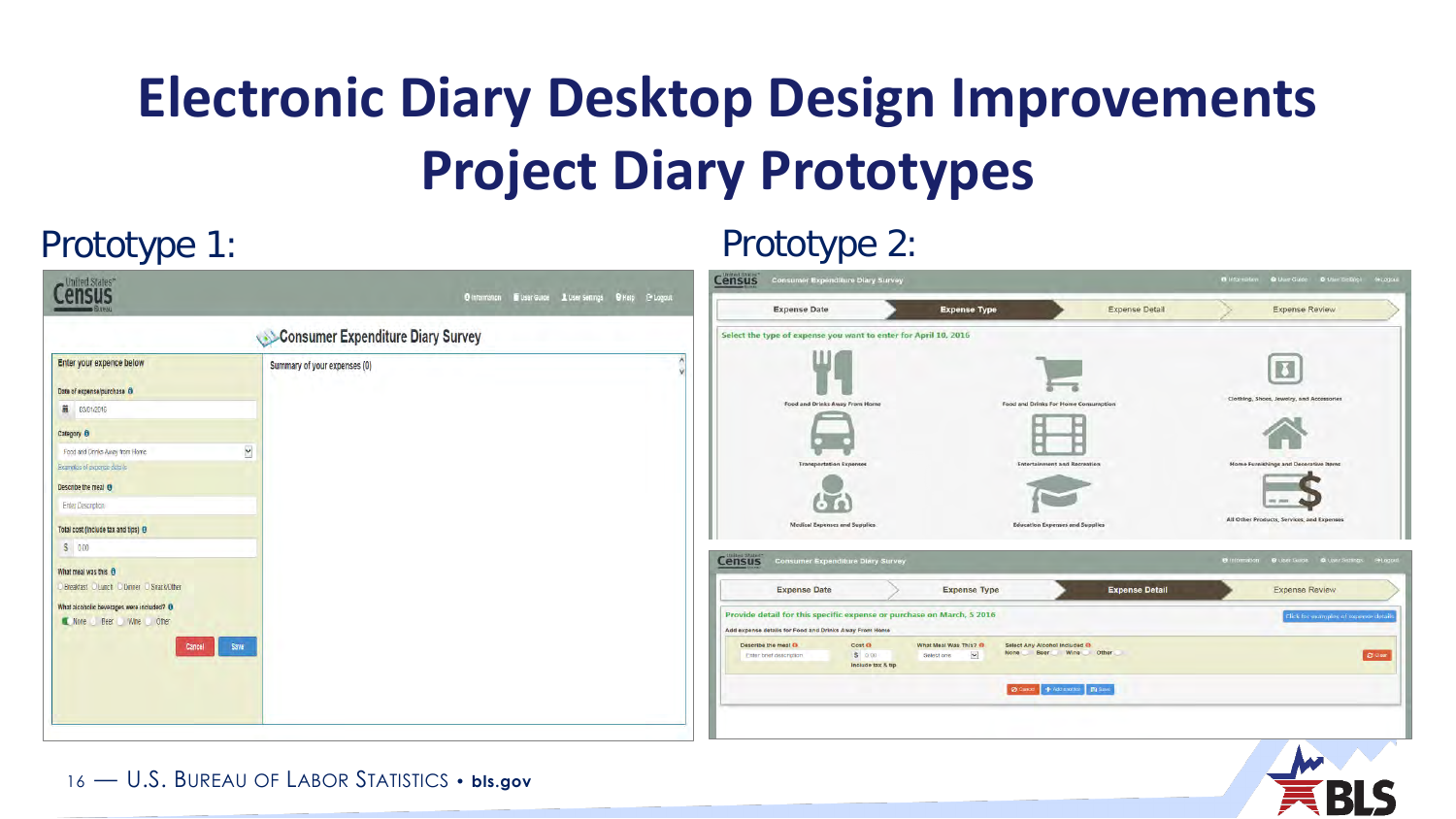#### **III. Current Design and Testing Efforts**



17 - U.S. BUREAU OF LABOR STATISTICS . bls.gov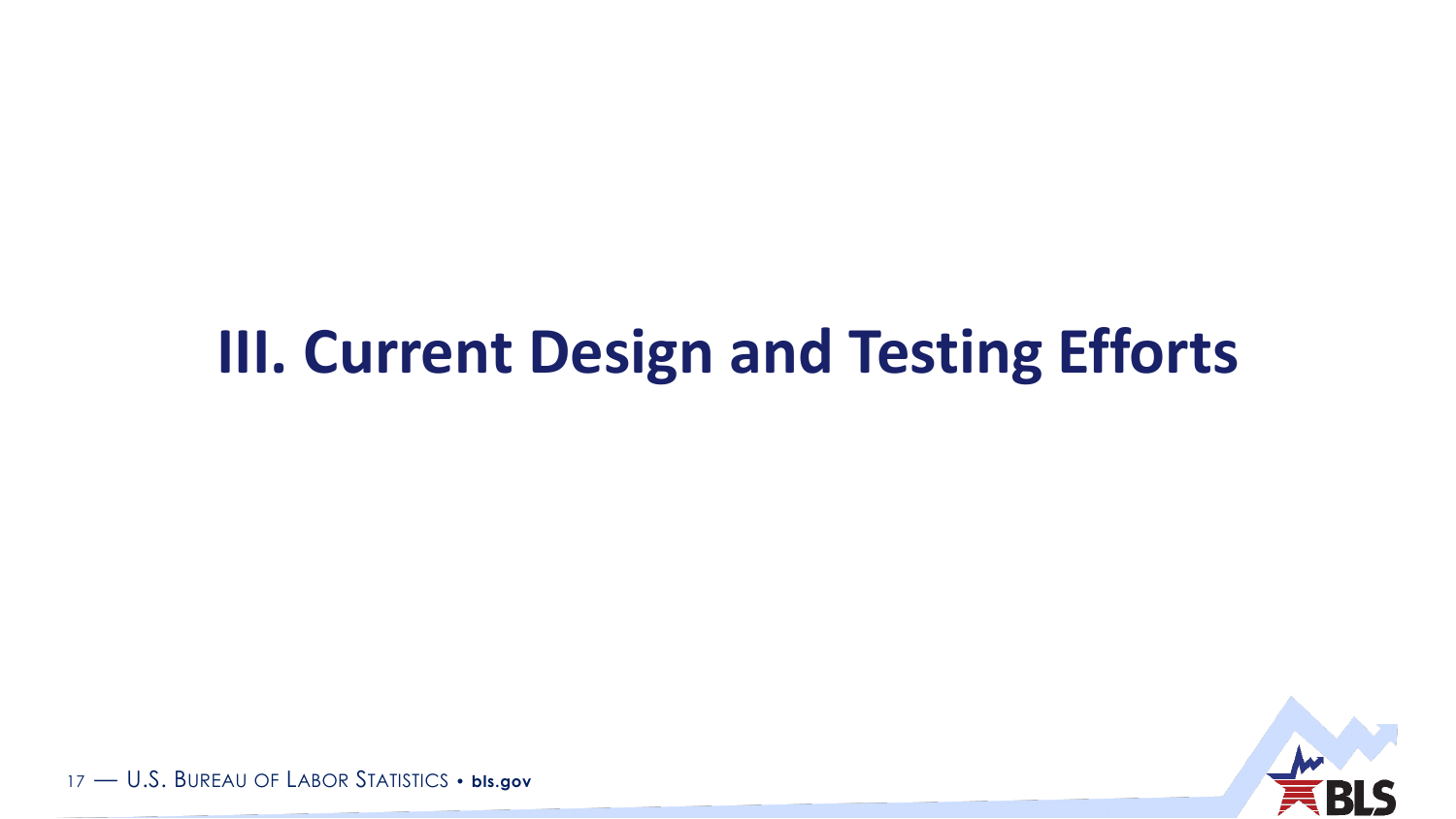## **Current Test and Design Objectives**

- **E** Applying past experiences and lessons learned from previous online diaries CE is working with Westat to develop an online diary that is…
	- ▶ Optimized to the respondent's device and accessible from a single portal
	- ▶ Adaptable to future enhancements as technology advances
	- Written in a common programming language that is transferable
	- ▶ Equipped with robust paradata monitoring

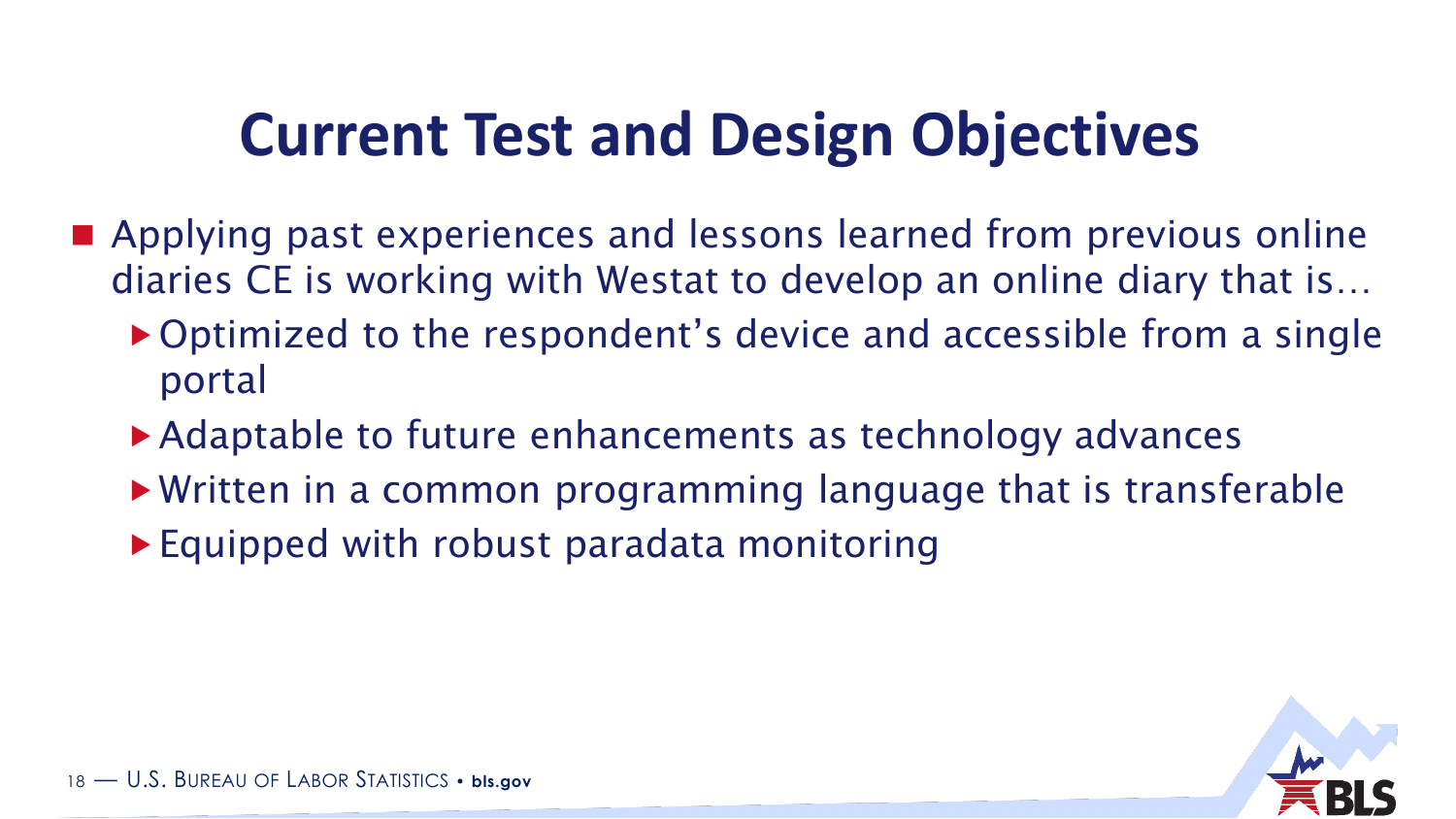## **Online Diaries Improvement Project Overview**

- Two instruments optimized to the respondent's device (mobile or desktop/laptop) and accessed through a single portal
- **Person-level diary design**
- **Developed based on previous CE online diaries**
- Robust paradata output
- Modular design that allows for technological enhancements

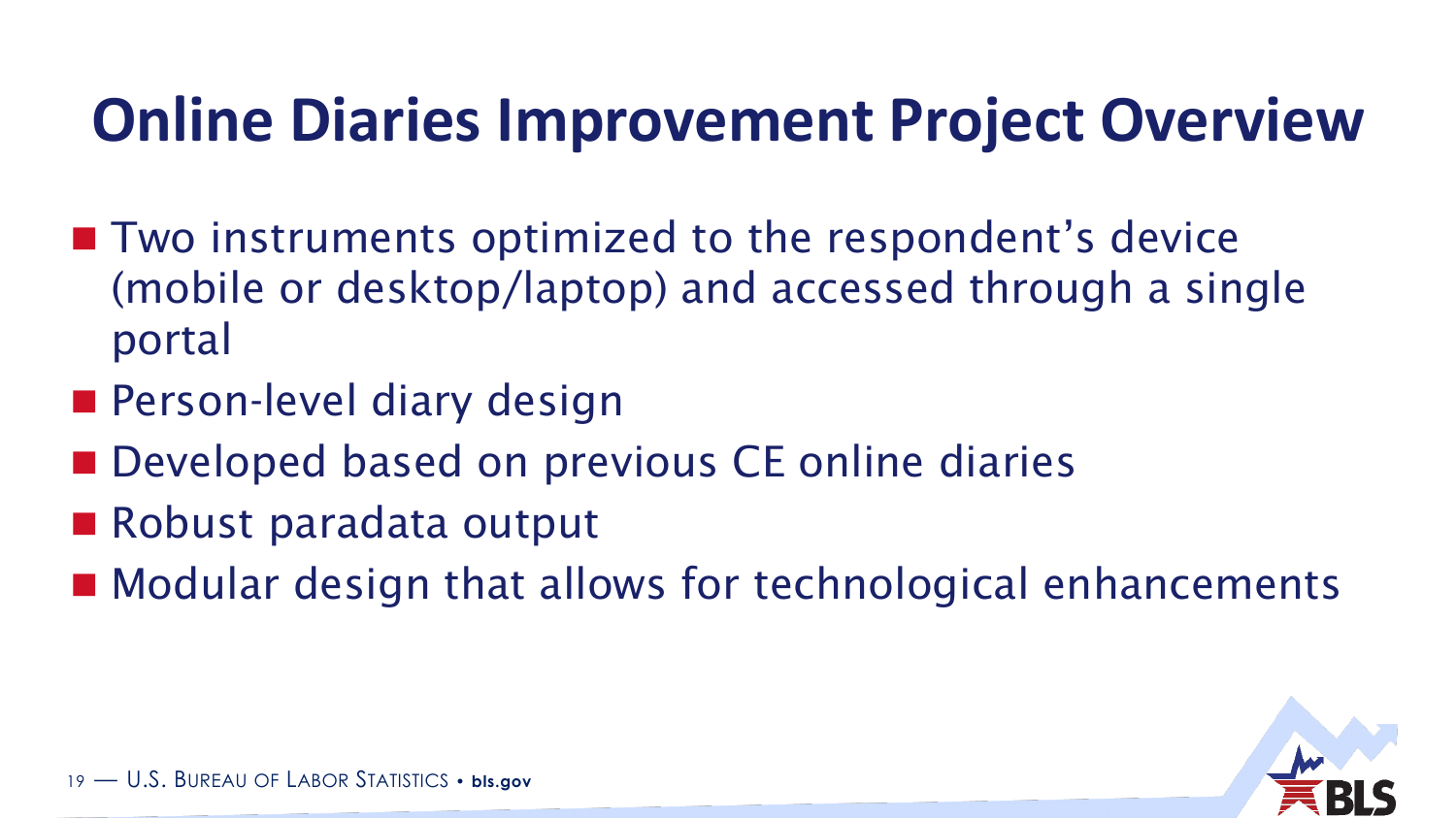## **Online Diaries Improvement Project Instrument Design**

- **Desktop design with focus on minimizing burden and** providing feedback:
	- Default to expense date and category last selected.
	- Entered expenses are added to top of summary list and highlighted to provide entry feedback.

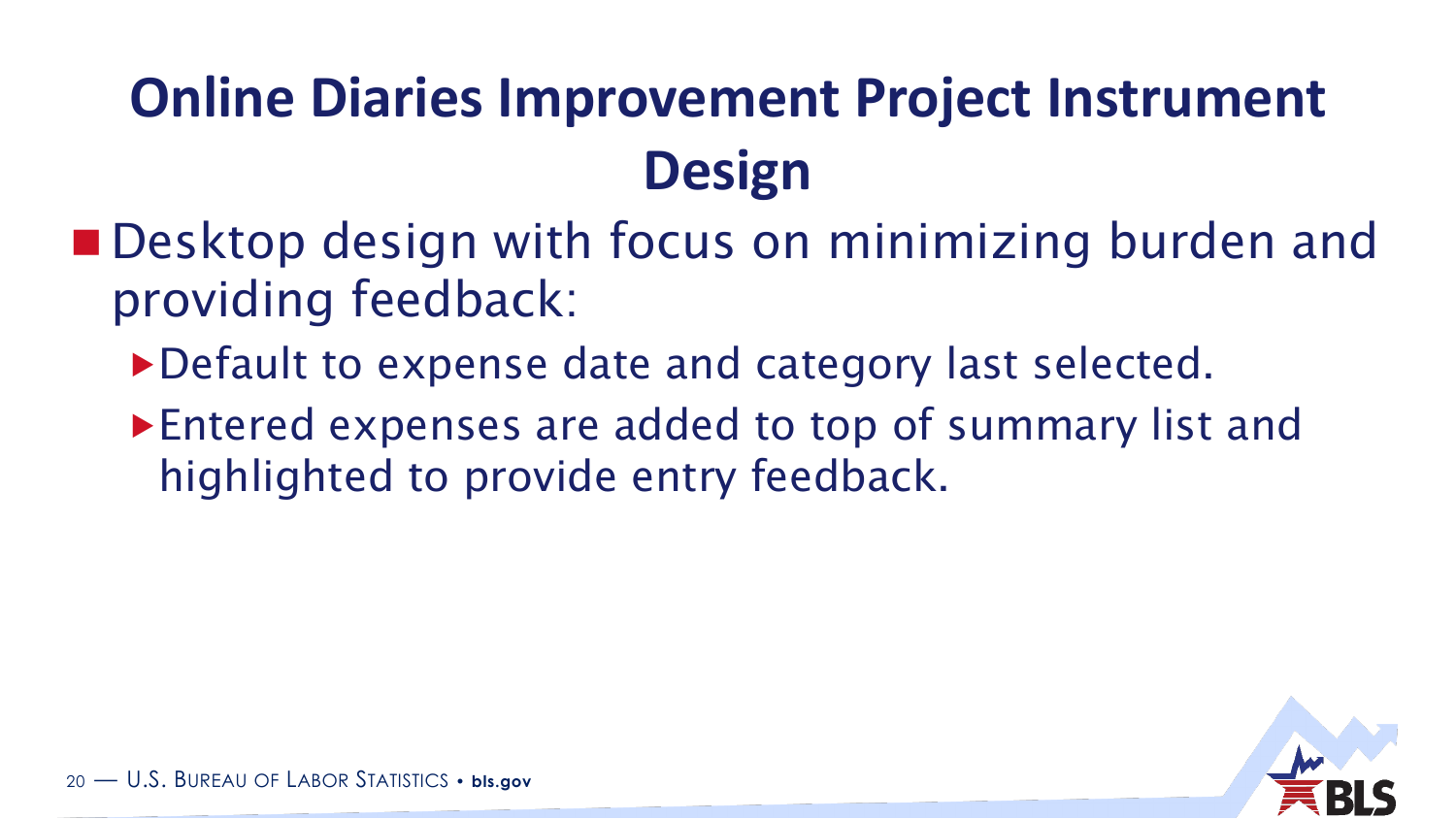## **Online Diaries Improvement Project Instrument Design**

■ Mobile design – same focus as desktop:

- ▶ Same look and feel as desktop, but optimized for mobile
- ▶Instrument appropriately renders for varied device screen sizes
- ▶ Uniform look and feel to promote usage of multiple devices.
- Developed using secure open-source software for scalability and accommodating future technologies

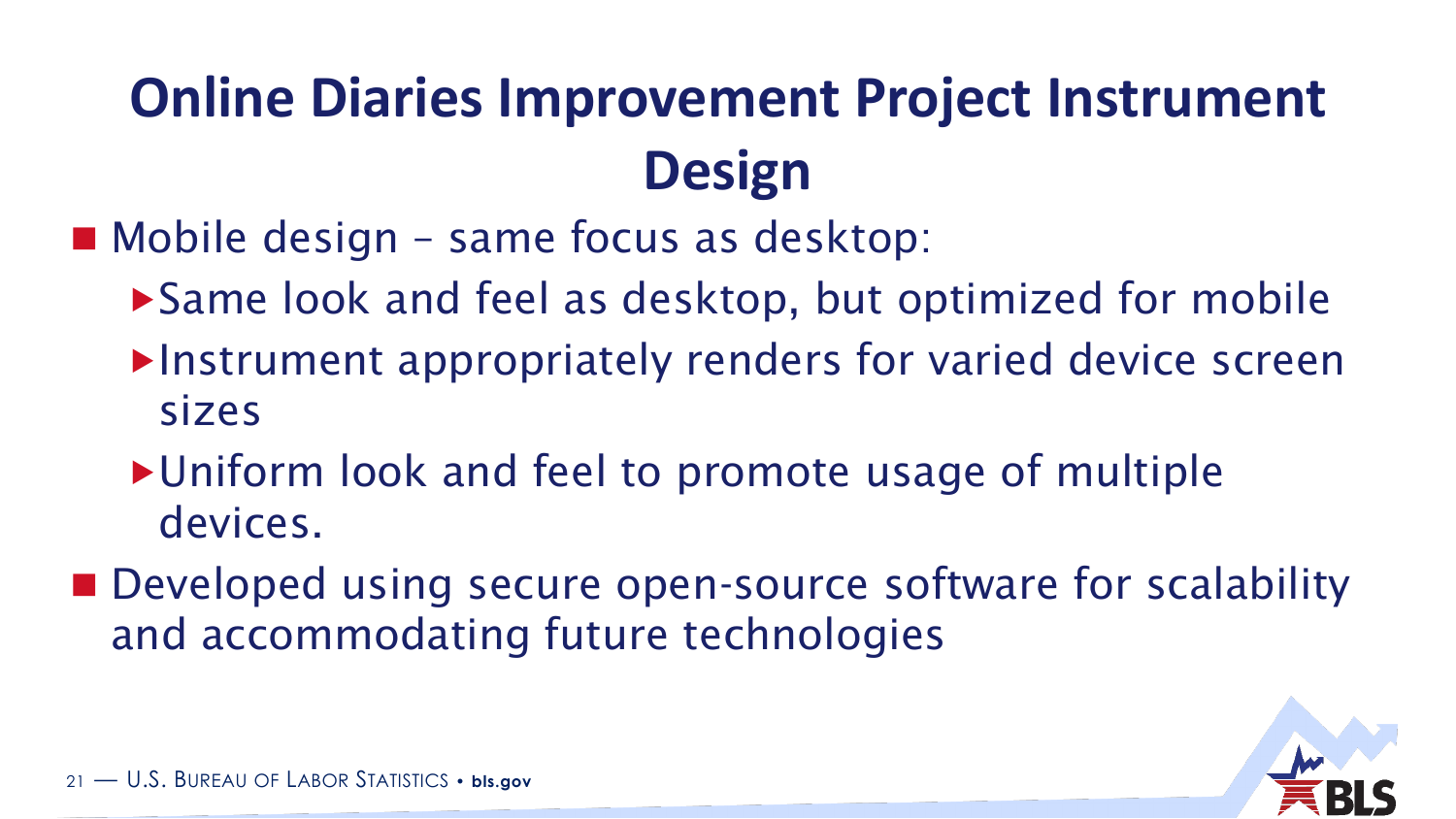#### **Online Diaries Improvement Project Diaries - Home Screen**

| $\widetilde{*}$ BLS                  | <b>Consumer Expenditure Diary</b> |                          |                   | Log out Contact us Help |                         |
|--------------------------------------|-----------------------------------|--------------------------|-------------------|-------------------------|-------------------------|
| <b>Add Expenses</b>                  | <b>My Expenses</b>                | B<br><b>View Members</b> | Enter search term | Q                       | $\overline{\mathbb{Y}}$ |
| Select date of expense:              | Friday, March 17 (0)              |                          |                   |                         | $\vee$                  |
| Υï<br>Friday, March 17               | Saturday, March 18 (0)            |                          |                   |                         | $\checkmark$            |
| $\mathbf{r}_2$<br>Saturday, March 18 | Sunday, March 19 (0)              |                          |                   |                         | $\vee$                  |
| ľз<br>Sunday, March 19               | Monday, March 20 (0)              |                          |                   |                         | $\vee$                  |
| $\frac{1}{4}$<br>Monday, March 20    | Tuesday, March 21 (0)             |                          |                   |                         | $\vee$                  |
| is.<br>Tuesday, March 21             | Wednesday, March 22 (1)           |                          |                   |                         | $\vee$                  |
| 61<br>Wednesday, March 22            | Thursday, March 23 (0)            |                          |                   |                         | $\checkmark$            |
| Thursday, March 23                   |                                   |                          |                   |                         |                         |

| $K$ BLS               | <b>CE Diary</b> | Log out<br><b>Contact us</b> |
|-----------------------|-----------------|------------------------------|
| <b>My Expenses</b>    |                 | Help                         |
| Friday, Mar 17 (0)    |                 |                              |
| Saturday, Mar 18 (0)  |                 | U                            |
| Sunday, Mar 19 (0)    |                 |                              |
| Monday, Mar 20        | (0)             |                              |
| Tuesday, Mar 21 (0)   |                 |                              |
| Wednesday, Mar 22 (1) |                 |                              |
| Thursday, Mar 23 (0)  |                 |                              |

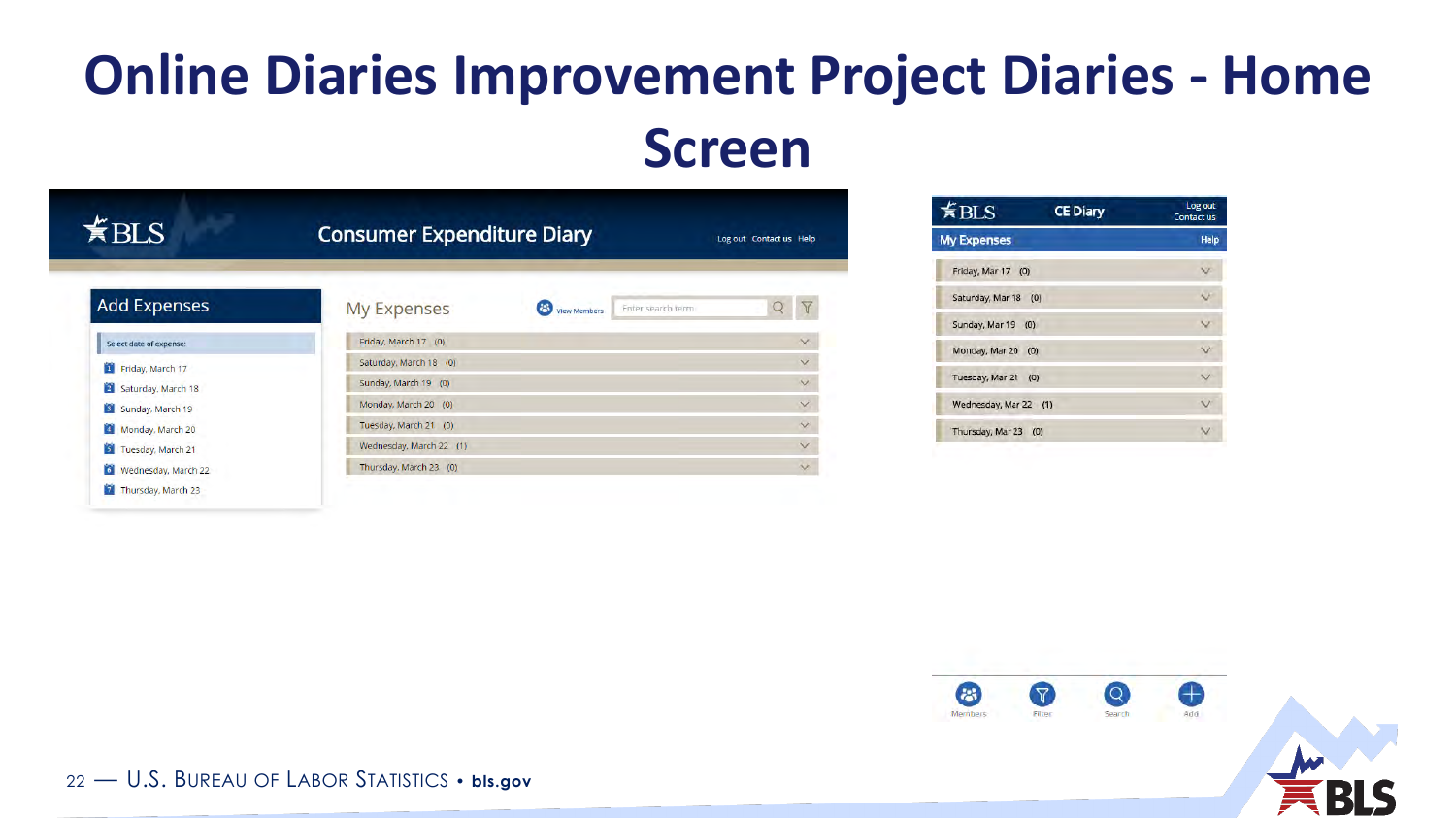### **Online Diaries Improvement Project Diaries – Entry Screen**

| <b>Add Expenses</b>                                            | <b>My Expenses</b>      | 25<br><b>View Members</b> | Enter search term |         |                     |
|----------------------------------------------------------------|-------------------------|---------------------------|-------------------|---------|---------------------|
| Date: Saturday, March 18<br>$\checkmark$                       | Friday, March 17 (0)    |                           |                   |         |                     |
| Type: Meals, Snacks, and Drinks Away From Home<br>$\checkmark$ | Saturday, March 18 (0)  |                           |                   |         | $\wedge$            |
| <b>Details:</b>                                                |                         | No expenses reported.     |                   |         |                     |
| Describe meal i                                                | Sunday, March 19 (0)    |                           |                   |         | $\checkmark$        |
| Enter description                                              | Monday, March 20 (0)    |                           |                   |         | $\checkmark$        |
| Total cost (include tax and/or tip) i                          | Tuesday, March 21 (0)   |                           |                   |         | $\checkmark$        |
| $\sqrt{2}$<br>0.00                                             | Wednesday, March 22 (1) |                           |                   |         | $\hat{\phantom{1}}$ |
| What meal was this?<br><b>Breakfast</b><br>Lunch               | Transportation Expenses | Gas - 20Gal               |                   | \$43.98 | 扁♪                  |
| Snack/Other<br><b>Dinner</b>                                   | Thursday, March 23 (0)  |                           |                   |         |                     |
| Select any alcohol included:<br>None<br>Beer<br>Wine<br>Other  |                         |                           |                   |         |                     |

| $\sharp$ BLS |                              | <b>CE Diary</b>                          | Log out<br><b>Contact us</b> |
|--------------|------------------------------|------------------------------------------|------------------------------|
|              | <b>Add Expenses</b>          |                                          |                              |
| Date:        | Saturday, Mar 18             |                                          |                              |
| Type:        |                              | Meals, Snacks, and Drinks Away From Home |                              |
| Details:     |                              |                                          |                              |
|              | Describe meal i              |                                          |                              |
|              | Enter description.           |                                          |                              |
|              |                              | Total cost (include tax and/or tip) 1    |                              |
| \$           | 0.00                         |                                          |                              |
|              | What meal was this?          |                                          |                              |
|              | <b>Breakfast</b>             | Lunch                                    |                              |
|              | Dinner                       | Snack/Other                              |                              |
|              | Select any alcohol included: |                                          |                              |
|              | None                         | Beer                                     |                              |
|              | Wine                         | Other                                    |                              |



#### 23 — U.S. BUREAU OF LABOR STATISTICS • **bls.gov**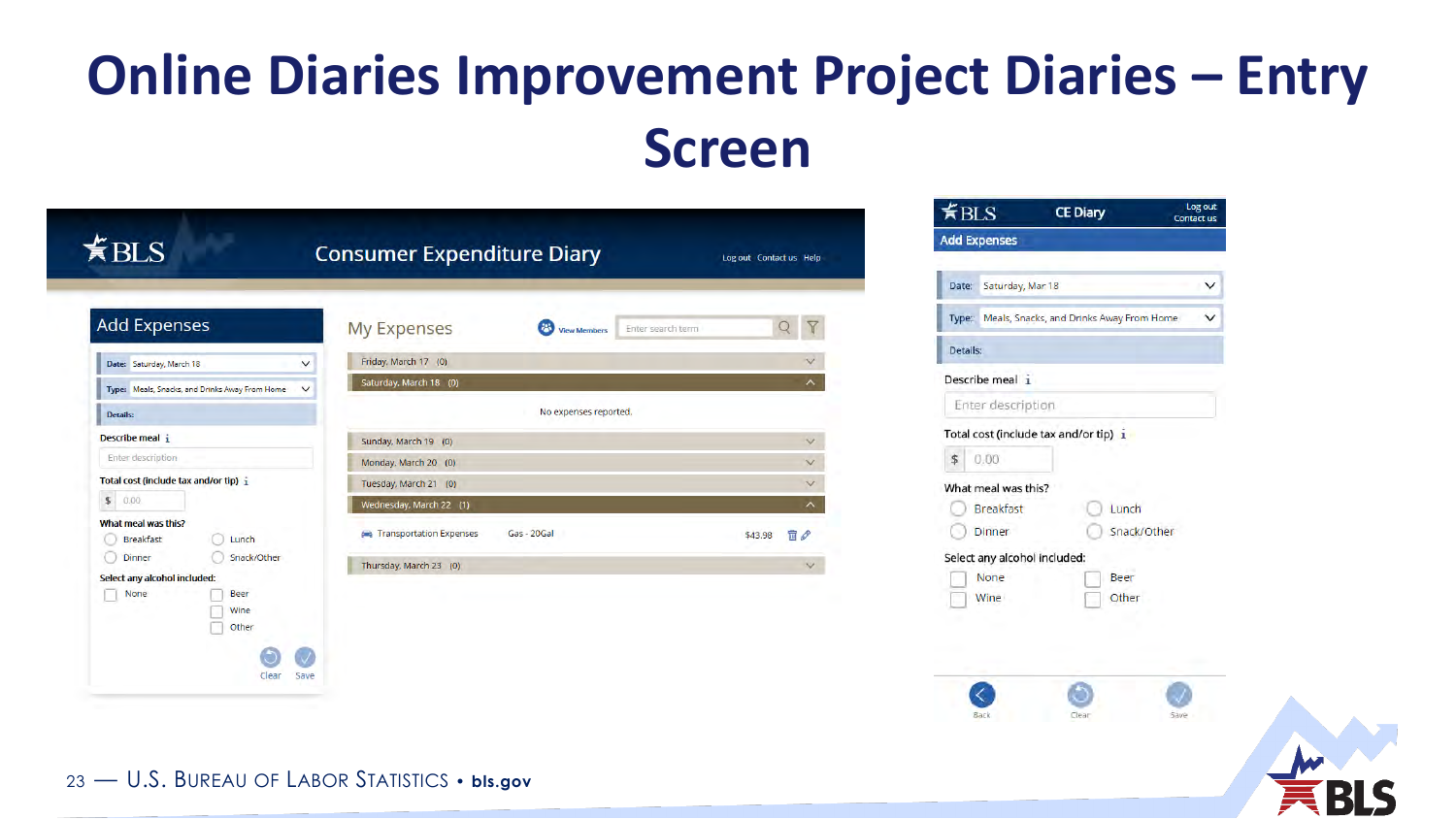#### **Online Diaries Improvement Project Usability Test**

#### ■ Three Component Usability Test –

- ▶ A home component for testing instrument placement and instructions on diary keeping
- ▶ A home component for testing participants' ability to log in and interact with the instrument, such as enter expenditures over the course of a week
- ▶ A component where the interviewer returns to the home to test pickup of the diary and collect debriefing information

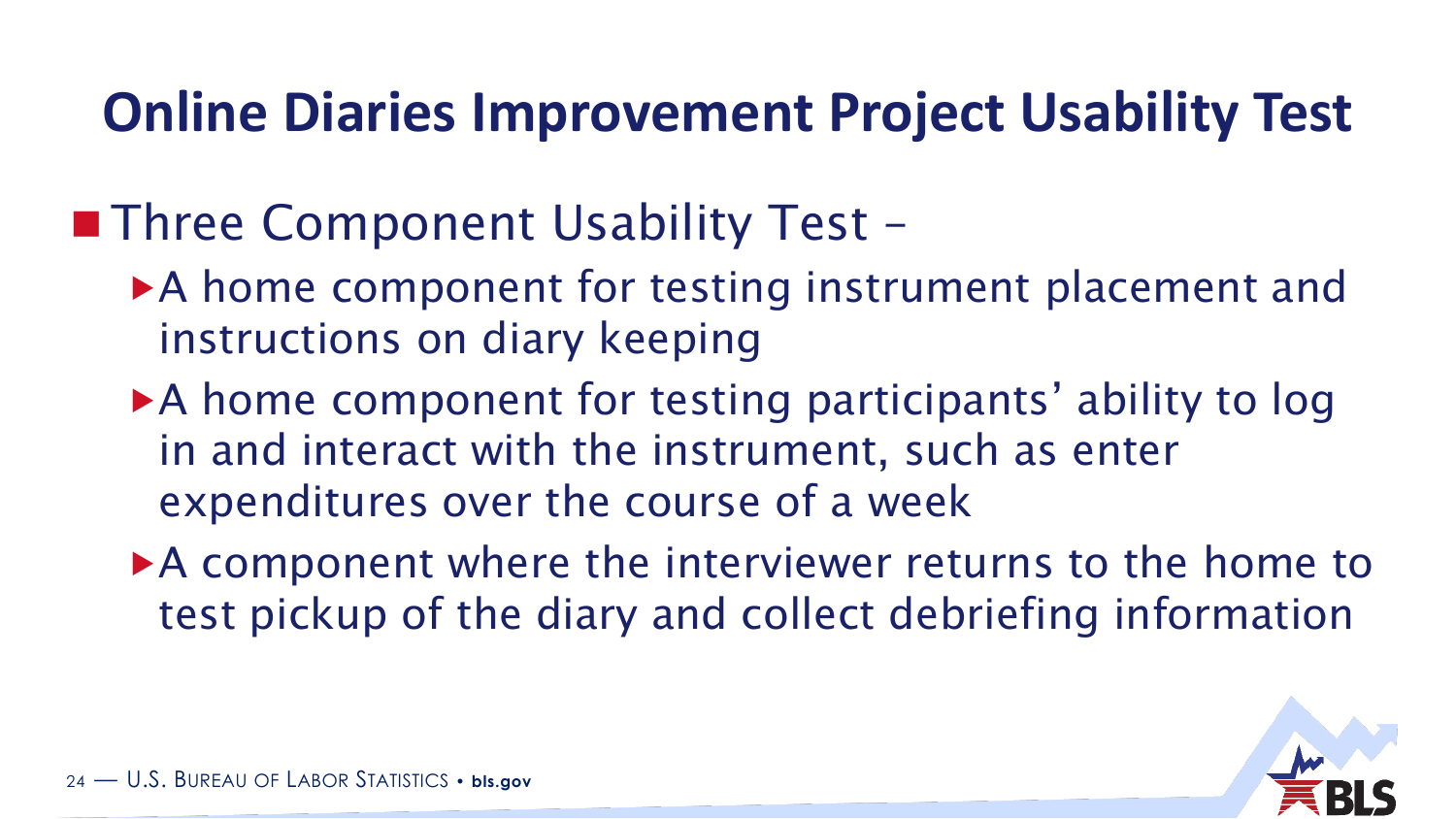## **Online Diaries Improvement Project Usability Test**

- Goal of 60 component interviews (placement/reporting/pick-up). As of March 30th:
	- ▶ 18 placement interviews completed; 4 pick-up interviews completed
		- 18 households represent 48 persons (~2.7 persons 15+ per household)
		- 1 nonresponse for pick-up interview (never used web diary)
		- 15 of 18 households have accessed the diary; 24 of 48 persons have accessed the diary.
		- 14 of 17 households have entered at least 1 expense; all persons accessing the diary have entered at least one expense

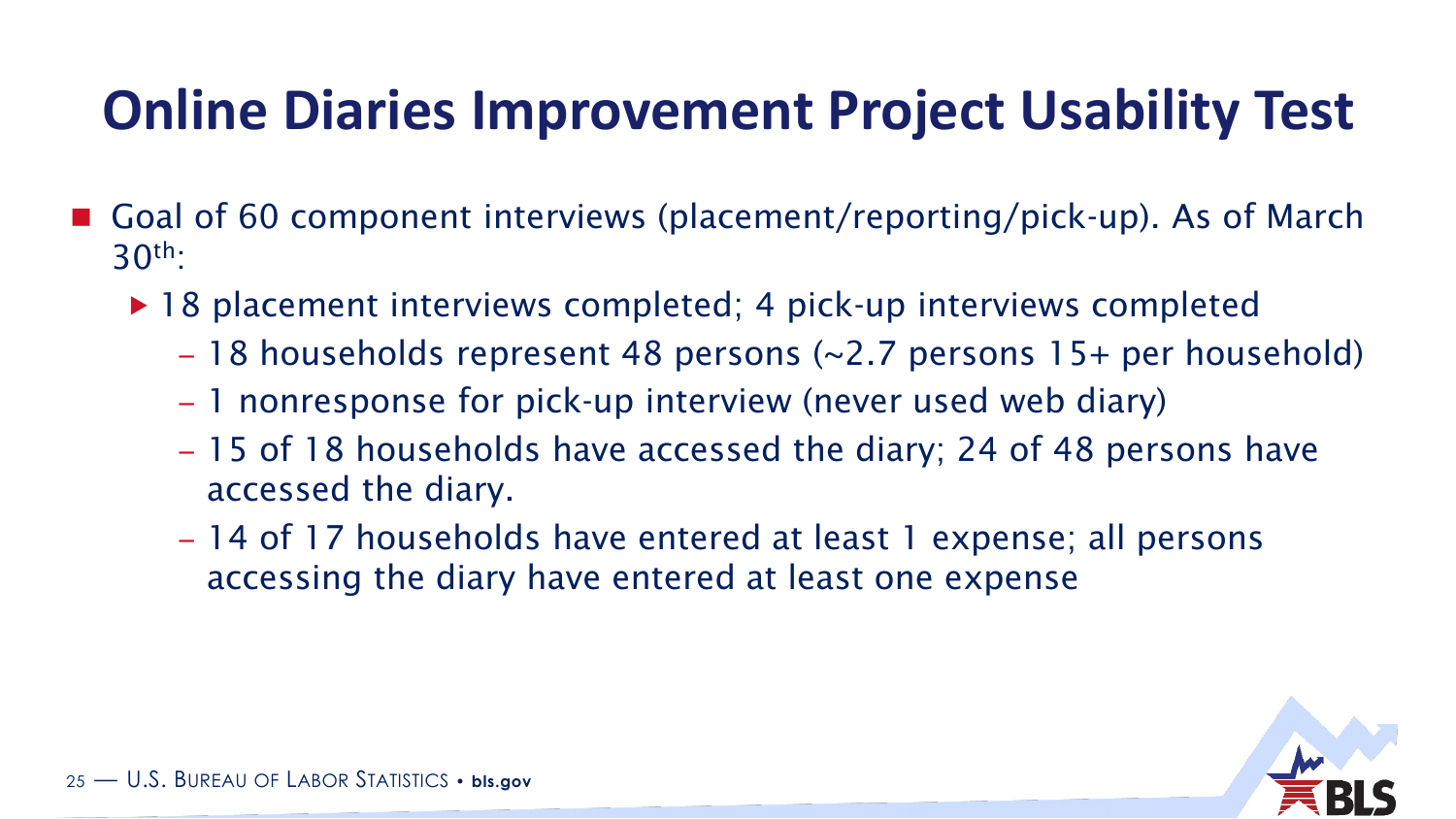### **Online Diaries Improvement Project Usability Test**

- Of those where user device detected: 41% used a mobile device.
- As expected most expenses are for food...

| <b>Expense Type</b>                               | Count         | Percentage |
|---------------------------------------------------|---------------|------------|
| <b>Meals, Snacks, and Drinks Away From Home</b>   | 71            | 25.9       |
| <b>Food and Drink for Home Consumption</b>        | 128           | 46.7       |
| <b>Clothing, Shoes, Jewelry, and Accessories</b>  | 9             | 3.3        |
| <b>Entertainment and Recreation</b>               | 9             | 3.3        |
| <b>Home Furnishings and Decorative Items</b>      | 1             | 0.4        |
| <b>Education Expenses and Supplies</b>            | $\mathcal{P}$ | 0.7        |
| <b>Transportation Expenses</b>                    | 21            | 7.7        |
| <b>Medical Expenses and Supplies</b>              | 8             | 2.9        |
| <b>Personal Care, or Hygiene Items</b>            | 10            | 3.6        |
| <b>All Other Products, Services, and Expenses</b> | 15            | 5.5        |

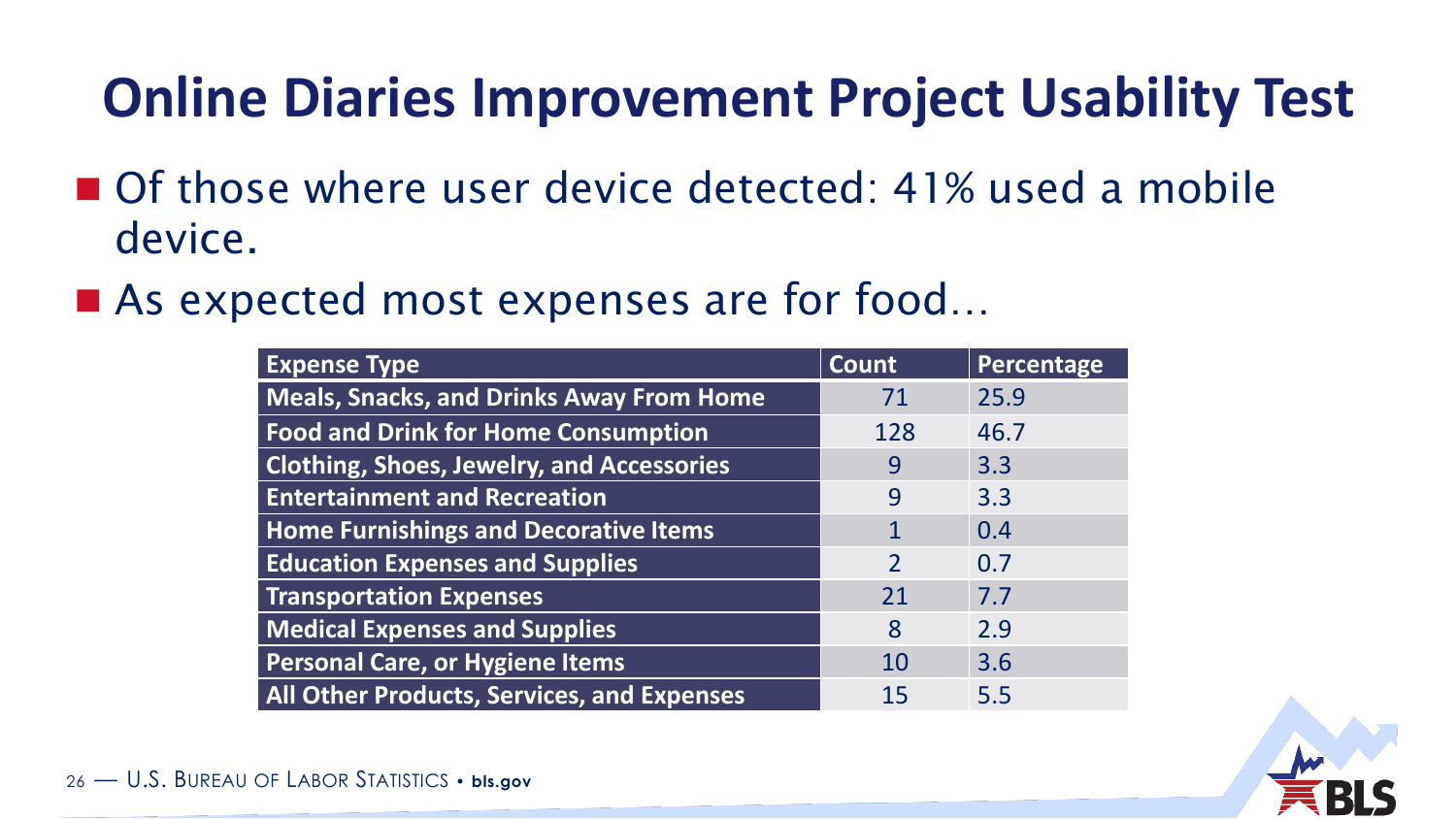#### **IV. Future Analyses and Design Efforts**



27 - U.S. BUREAU OF LABOR STATISTICS . bls.gov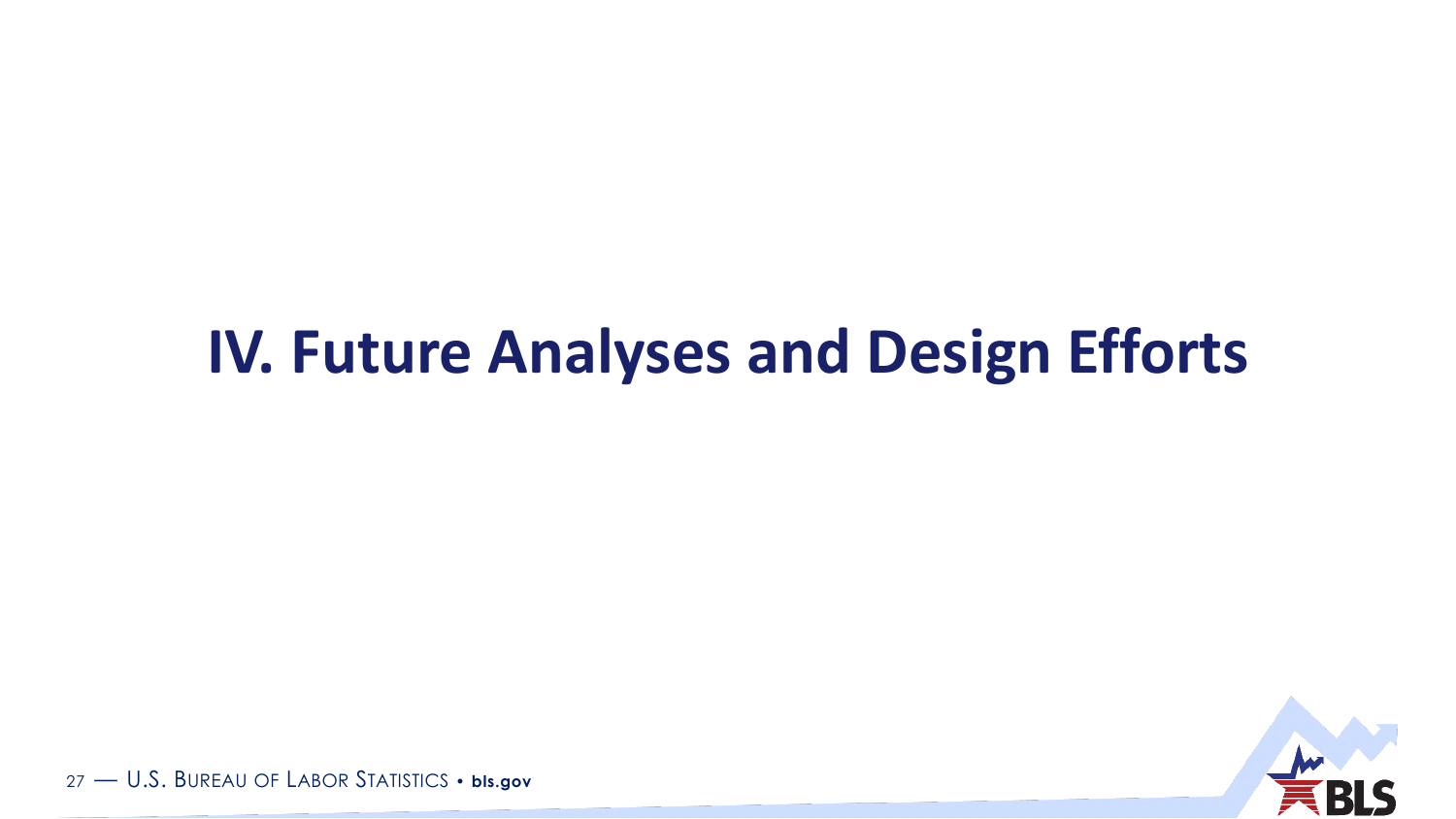#### **Moving Forward…**

■ Online Diary Results and Future Plans

- ▶ Percent of entries where expense and entry occurred on same day
	- For those not same day what was the average difference between entry date and expense date?
- ► Edits and deletes how well do descriptions match category?
- ▶ Expanded categories were often missed expenses captured?
- ▶ Online versus paper comparable data quality?